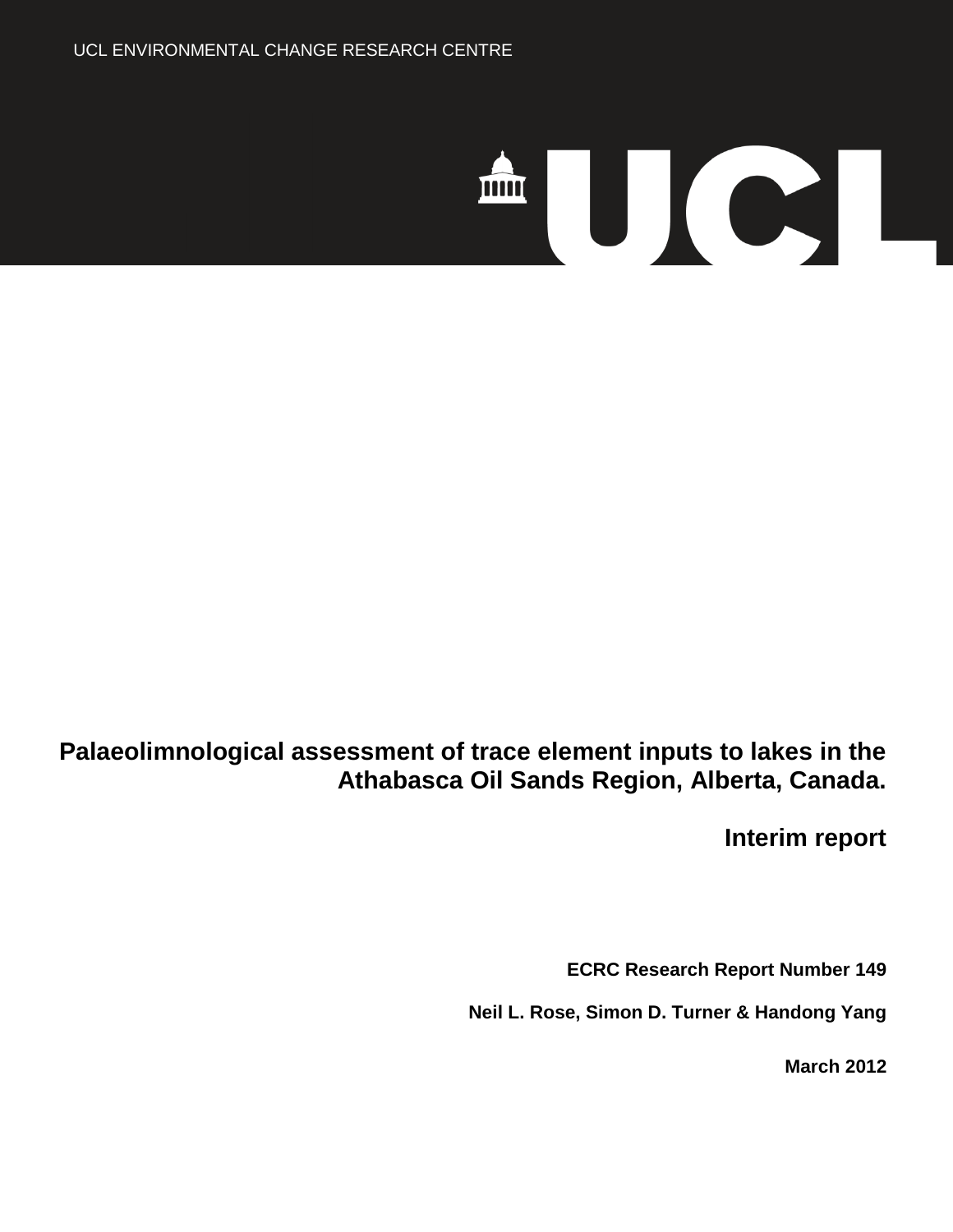# **Contents**

| i)   | Background and Aims                                                                                                                           | $\mathbf{2}^{\prime}$ |
|------|-----------------------------------------------------------------------------------------------------------------------------------------------|-----------------------|
| ii)  | Scheme of work                                                                                                                                | $\overline{2}$        |
| iii) | <b>Methods</b>                                                                                                                                | 5                     |
| iv)  | Progress and data summary<br>Lithostratigraphic data<br>٠<br>Radiometric chronologies<br>٠<br>Trace element analysis<br>Mercury analysis<br>٠ | 6                     |
| V)   | Work outstanding                                                                                                                              | 24                    |
| vi)  | References                                                                                                                                    | 24                    |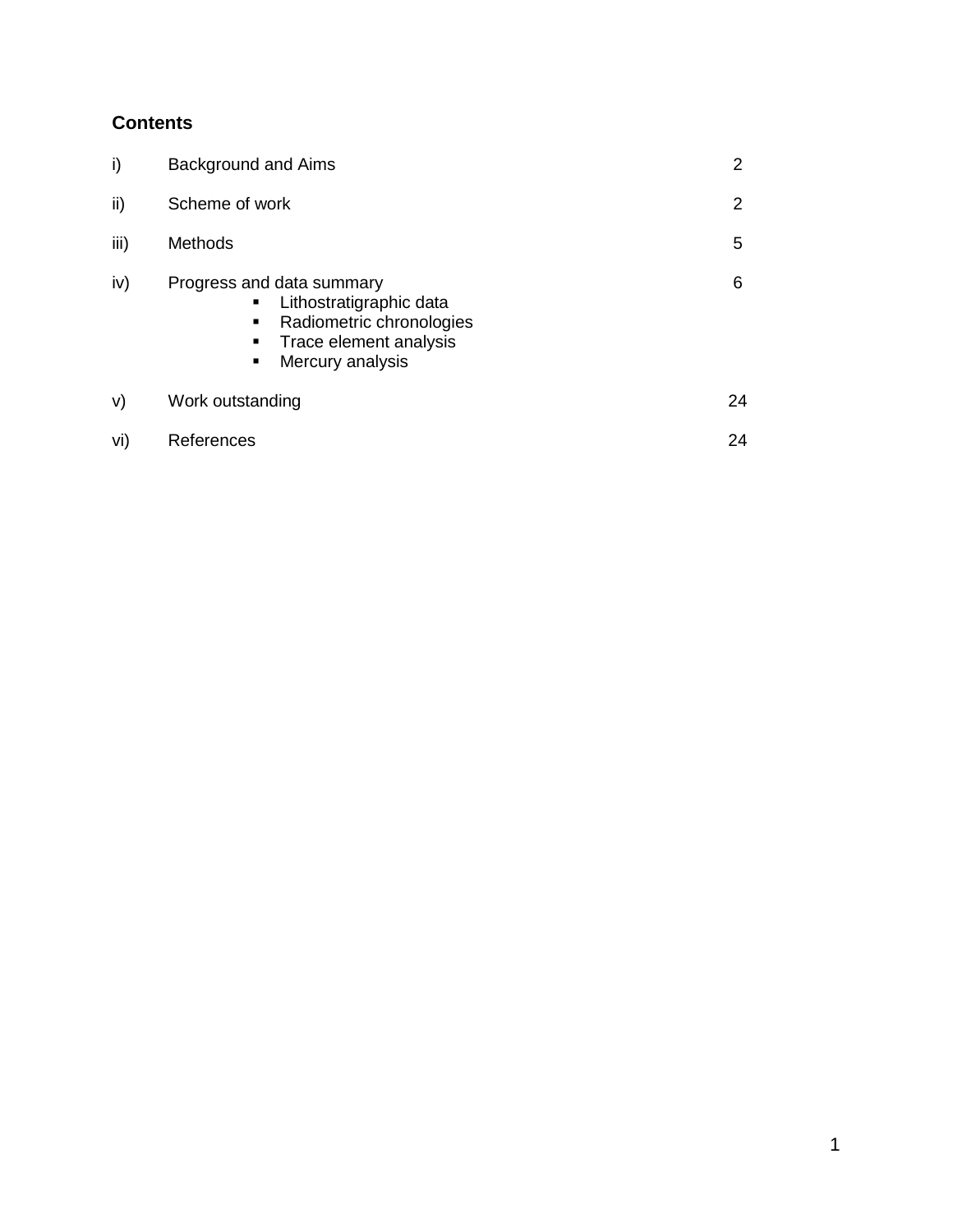#### **Background and Aims**

Undisturbed lake sediment records provide a robust natural archive of conditions within waterbodies. They have been used successfully over a number of decades to determine temporal trends of surface water acidification and to follow the effects of eutrophication. However, lake sediments also provide an archive of changes occurring within lake catchments and of atmospheric pollutants deposited onto lake and catchment surfaces. In August 2006, parallel lake sediment cores were collected from 22 lakes in the Athabasca Oil Sands Region of Alberta by UCL staff as part of the RAMP regional lakes survey. Twelve of these lakes were selected for study covering a range of locations from around the Fort McMurray area to sites in the Caribou Mountains and the Canadian Shield. The main aim of this initial study was to assess the evidence for lake acidification in the region, but analysis also revealed changes in nutrient input and, at one site, mercury (Hg) analysis showed an indication of industrial contamination. This work was reported in Curtis et al. (2010).

The analysis undertaken in this initial project was focussed on single radiometrically dated sediment cores (hereafter the 'A' cores) from each of the 12 selected lakes. The parallel cores from each lake (the 'B' cores) were stored dark, at 4ºC, following their transfer to UCL and hence were available for further analysis. Both sediment cores (A and B) from the remaining 10 lakes remain unstudied.

The aim of this current project was to use the stored 'B' sediment cores to assess temporal trends and rates of change in trace element input to a subset of the lakes cored in the Athabasca Oil Sands Region of Alberta and compare these with the sediment records of two reference lakes in the Caribou Mountains.

This interim report contains details of progress on this work up to end March 2012 and a summary of remaining work under this contract. As a consequence this report focusses on data collected so far. Only limited interpretation is provided and will be undertaken fully when the dataset is complete. A final report will be produced upon completion of the study.

#### **Scheme of work**

As a result of the work undertaken in the initial project, it is known that the sediment records from these lakes are robust and conformable and we have a reasonable estimate of the rate of sediment accumulation. However, the extent of the analyses undertaken on the 'A' cores resulted in there being very little material left upon which further work could be undertaken, especially in the upper levels and hence the current study uses the stored 'B' cores throughout. The advantage of using these 'B' cores is that we can be reasonably confident that the records should also be robust and conformable and we had a good idea what the accumulation rate was so analyses could be targeted prior to obtaining the final chronological data. The disadvantage is that, in order to produce reliable chronologies upon which to base any results (conversion of metal concentrations to fluxes; calculation of rates of change etc.) these 'B' cores also had to be radiometrically dated. Previous studies have used lithostratigraphic data from cores to crosscorrelate dates from one to another, but the profiles from the 'A' cores have insufficient unambiguous 'tie-points' with which to do this and hence any dates ascribed in this manner to the 'B' cores would be rather inaccurate.

The scheme of work in the current study therefore uses the 'B' cores from nine of the orginal 12 selected lakes. These include NE2, NE7, WF2, WF3, SM3, SM6, SM8 in the Fort McMurray region plus two lakes from the Caribou Mountains, CM2 and CM5, which may be considered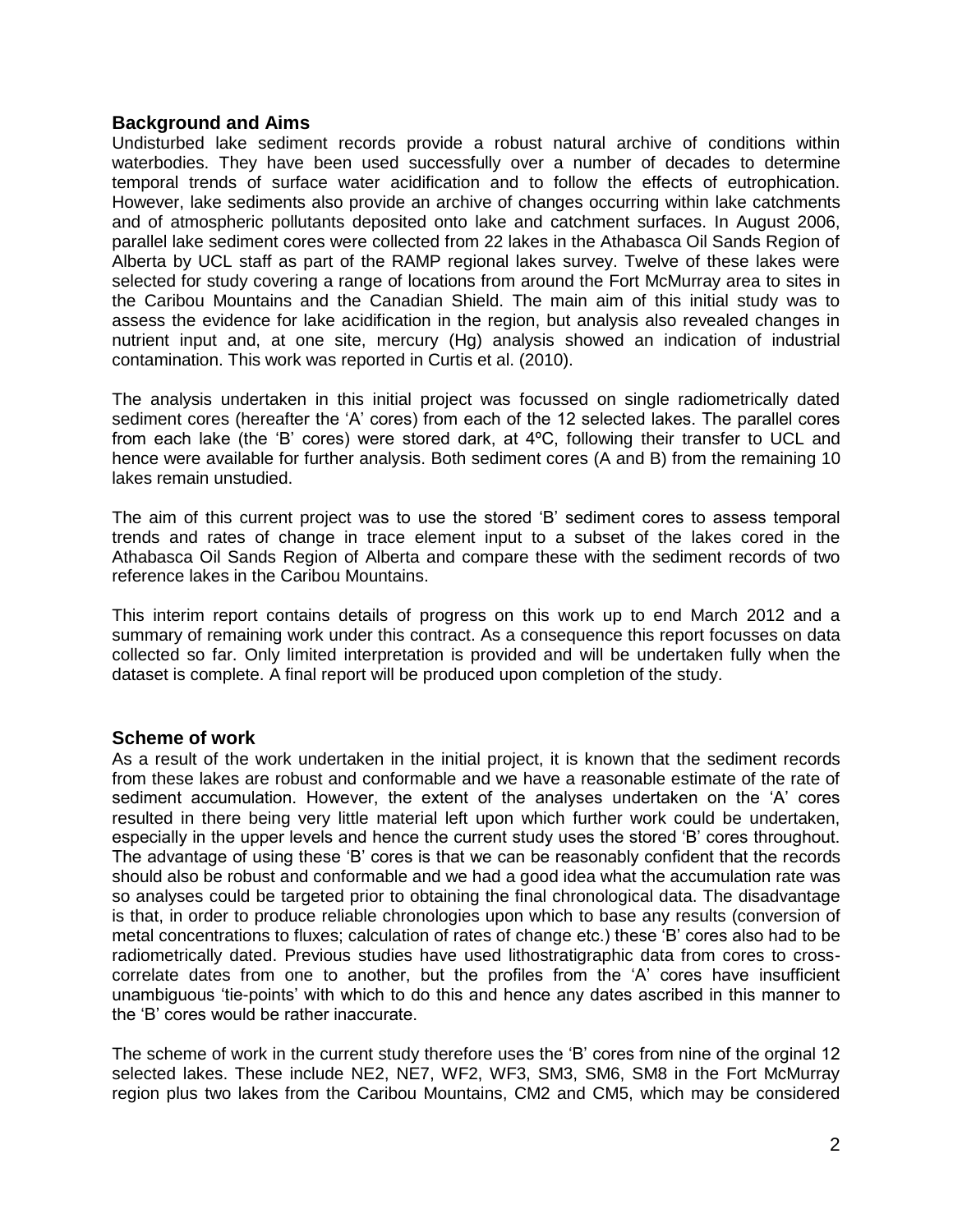'reference lakes'. The locations of these sites are shown in Figure 1. These lakes and cores are also known by different codes. Table 1 is a translation Table to ensure clarity in this matter.



#### **Figure 1. Location map of lakes used in the current study**



The work falls under five tasks:

#### 1. Lithostratigraphic analysis.

This work provides the basic information required for sediment dating, compositional changes and interpretation of trace element inputs. Sediment samples from each level were analysed for water content, organic matter content (by loss-on-ignition at 550ºC) carbonate content (loss-on-ignition at 950ºC) and sediment bulk wet density measurements at regular intervals down the core.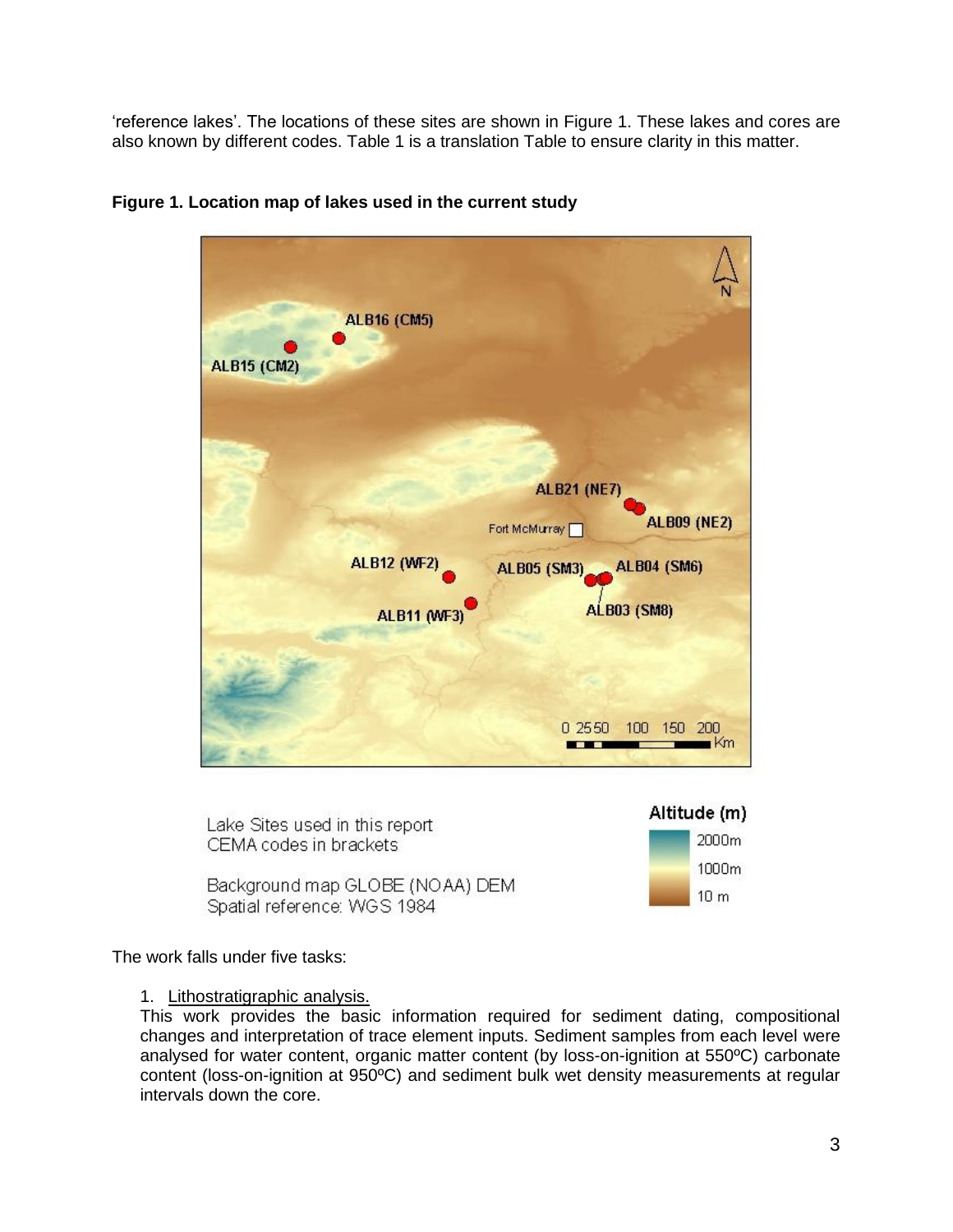## 2. Radiometric chronologies

A reliable chronology is the basis of all palaeolimnological investigation and allows dates and rates of change to be determined. Lead-210 (half-life 22.3 year) is a naturally-produced radionuclide, derived from atmospheric fallout (termed unsupported  $^{210}Pb$ ). Cesium-137 (half-life 30 years) and  $241$ Am are artificially produced radionuclides, introduced to the study area by atmospheric fallout from nuclear weapons testing and nuclear reactor accidents. They have been extensively used in the dating of recent sediments. Sediment samples from each core were analysed for  $210Pb$ ,  $226Ra$ ,  $137Cs$  and  $241Am$  by direct gamma assay. Core chronologies were calculated from these data using a choice or combination of two models, the CRS (constant rate of supply) or CIC (constant initial concentration) models.

## 3. Element analysis

Sediment samples from each core were analysed for a requested suite of elements: Al, As, Ba, Cr, Cu, Fe, Mn, Ni, Pb, Se, Sr, Ti and Zn. This list is compiled from elements linked to deposition in the Athabasca region adjacent to mining activity as well as those possibly associated with aeolian transport of mine dust (Rod Hazewinkel e-mail 16<sup>th</sup> May 2011). It also includes a number of the priority pollutant elements (PPEs) of concern due to concentrations in deposition and waters in the Athabasca River area (Kelly et al 2010).

#### 4. Mercury analysis.

Mercury (Hg) is a very important element in contamination studies and elevated levels have already been recorded in the upper levels of sediments in this region (Curtis et al. 2010). Mercury was analysed in each core at the same resolution as for the other trace elements.

#### 5. Reporting and manuscript preparation

In addition to a final report, we will prepare a manuscript on the results of this work that will be submitted to an international peer-reviewed journal.

| Core ID             | Alternative site<br>name | <b>Alternative</b><br>site code | <b>Coring date</b> | Latitude | Longitude | Coring<br>depth (m) | Core length<br>(cm) |
|---------------------|--------------------------|---------------------------------|--------------------|----------|-----------|---------------------|---------------------|
|                     |                          |                                 |                    |          |           |                     |                     |
| ALB03B              | 287                      | SM <sub>8</sub>                 | 22 Aug 2006        | 56.216   | 111.205   | 1.4                 | 18.5                |
| ALB04B              | A26                      | SM <sub>6</sub>                 | 22 Aug 2006        | 56.222   | 111.170   | 1.6                 | 23                  |
| ALB05B              | 289                      | SM <sub>3</sub>                 | 22 Aug 2006        | 56.202   | 111.364   | 3.1                 | 25.5                |
| ALB09B              | L7                       | NE <sub>2</sub>                 | 23 Aug 2006        | 57.093   | 110.750   | 1.65                | 28.5                |
| ALB11B              | A59                      | WF <sub>3</sub>                 | 24 Aug 2006        | 55,909   | 112.865   | 1.2                 | 23.5                |
| ALB12B              | A47                      | WF <sub>2</sub>                 | 24 Aug 2006        | 56.246   | 113.141   | 1.6                 | 42                  |
| ALB <sub>15</sub> B | E59 (Rocky Island) CM2   |                                 | 25 Aug 2006        | 59.119   | 115.128   | 5.5                 | 34.5                |
| ALB <sub>16</sub> B | O1 (Unnamed<br>#6)(E55)  | CM <sub>5</sub>                 | 25 Aug 2006        | 59.238   | 114.524   | 1.3                 | 24                  |
| ALB21B              | 185                      | NE7                             | 30 Aug 2006        | 57.147   | 110.865   | 1.5                 | 24                  |

# **Table 1. Core code 'translation' table for sites used in this study**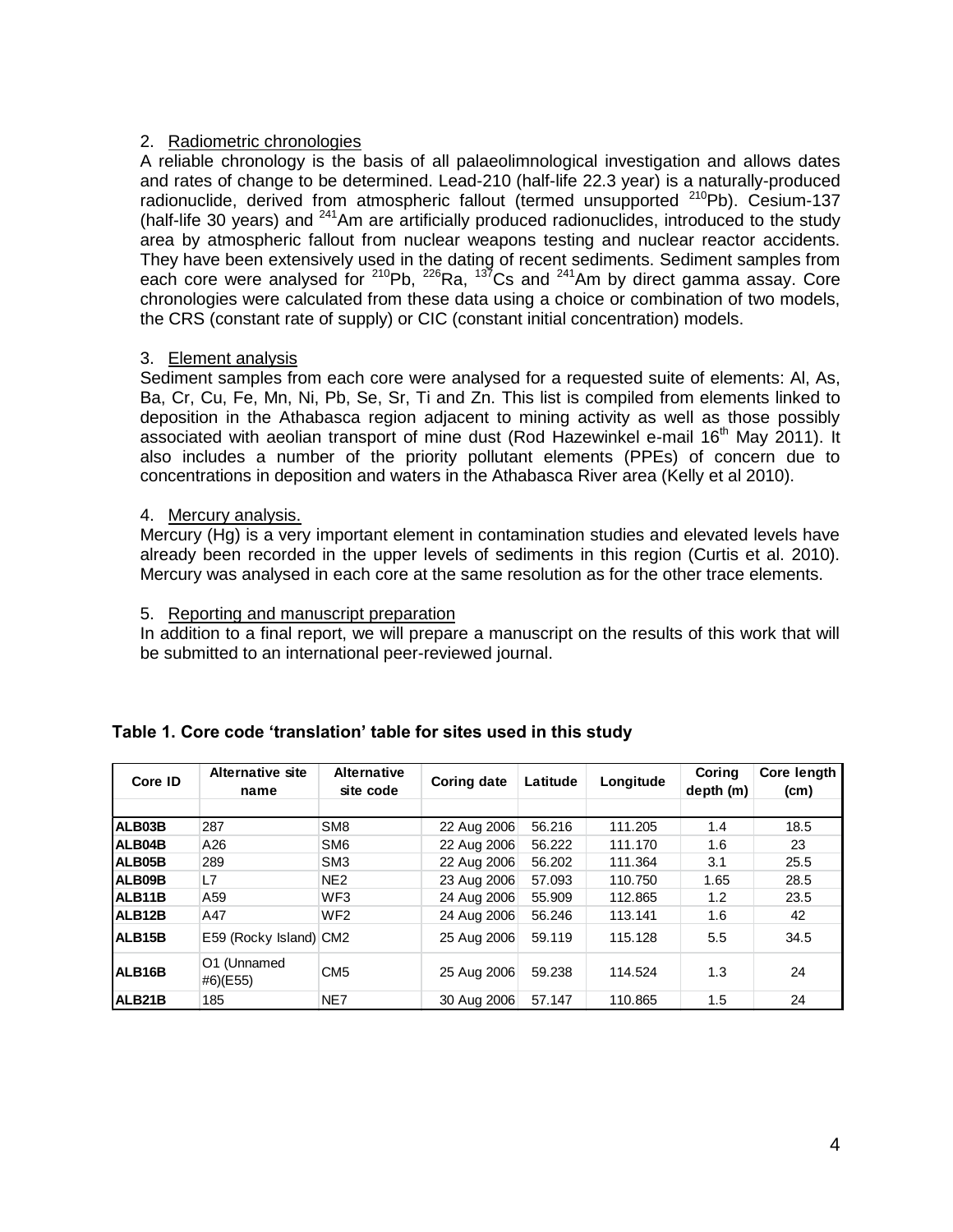## **Methods**

#### **Lithostratigraphy**

Sediment water content was determined gravimetrically by determining sample weight-loss after heating at 105°C for 24 hours. Organic matter content and carbonate content were similarly determined by measuring weight-loss after heating to 550°C for 2 hours and 950°C for 2 hours respectively (Heiri *et al* 2001). Wet density measurements were undertaken on every sixth sample by evenly filling wet sediment into a 2  $cm<sup>3</sup>$  measurement vial and weighing on an electronic analytical balance to four decimal places.

#### Radiometric core chronologies

Dried sediment samples were analysed for  $2^{10}Pb$ ,  $2^{26}Ra$ ,  $1^{37}Cs$  and  $2^{41}Am$  by direct gamma assay in the University College London Department of Geography Gamma Spectroscopy Laboratory, using ORTEC HPGe GWL series well-type coaxial low background intrinsic germanium detectors. Lead-210 was determined via its gamma emissions at 46.5keV, and  $^{226}$ Ra by the 295keV and 352keV gamma rays emitted by its daughter isotope  $^{214}$ Pb following three weeks storage in sealed containers to allow radioactive equilibration. Cesium-137 and  $241$ Am were measured by their emissions at 662keV and 59.5keV (Appleby et al, 1986). The absolute efficiencies of the detector were determined using calibrated sources and sediment samples of known activity. Corrections were made for the effect of self absorption of low energy gamma rays within the sample (Appleby et al, 1992).

#### Elemental analysis

Sediment samples were analysed for trace elements using a Spectro XLAB2000 X-ray fluorescence (XRF) spectrometer. This enables automated elemental analysis of major, minor and trace elements from sodium (Na) to uranium (U) and allows both rapid exploratory analysis as well as the possibility of more detailed, low detection analytical work for targeted elements. We analysed c.30 samples in each core depending on the length of the post-1850 sediment record to provide a high resolution temporal record of each element in each lake. Analysis included a selection of samples from 'pre-industrial' sediment depths within each core to get 'background' values for each site. 1g of freeze dried sediment was placed in nylon cups with a base of prolene foil (4 μm thickness). Freeze dried sediments were crushed to a fine powder in their original sample bags. After pouring into the containers, the powder was slightly pressed with a pestle. Due to the low sample mass and very organic nature of the sediments, this was essential to maintain the sediment sample within the cups. Two reference sediment (Buffalo River Sediment NIST- RM8704) samples (precisely weighed samples of c. 1g and 2g) were included in each sample batch run to identify any machine drift error and assess measurement accuracy. Means, standard deviations and percentage recoveries for these are shown in Table 2. Recovery varies by element but ranges between 90.5% (Ba) and 109.9% (Al). For pollutant elements of particular interest, recovery is 97.9%, 97.0%, 91.0% and 102.7% for Ni, Zn, As and Pb respectively. Additional certified reference materials will be used for those elements not covered by the Buffalo River certification.

#### Mercury analysis

Sediment samples for Hg analysis were freeze-dried. Samples were digested with 8 ml aqua regia at 100 °C on a hotplate for 2 hours in rigorously acid-leached 50 ml Teflon beakers. Standard reference material (stream sediment GBW07305) and sample blanks were digested with each batch of 20 samples. Digested solutions were analysed for Hg using cold vapouratomic fluorescence spectrometry (CV-AFS) following reduction with SnCl<sub>2</sub>. Standard solutions and quality control blanks were measured every five samples to monitor measurement stability.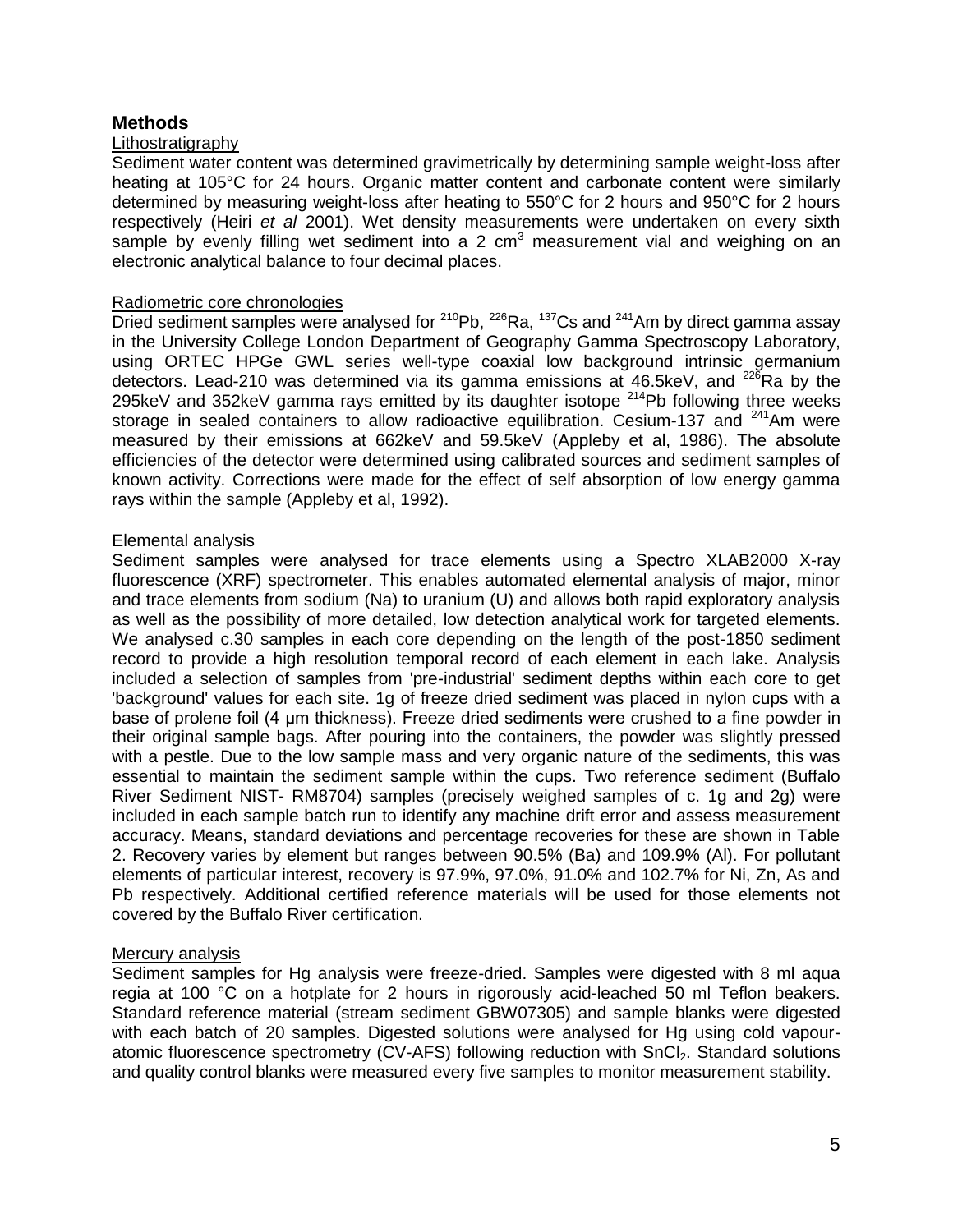# **Table 2. Measured and reported values for element concentrations in Buffalo River<br>
Sediment (NIST8704) for two different sediment sample weights.<br>
A limit of Mn Fe Ni Cu Zn As Se Sr Ba Pb<br>
<sup>A</sup> % % % % % pg/g pg/g pg/g pg/ sediment (NIST8704) for two different sediment sample weights.**

|                                                                                                                                                          | AI     | Tī     | Cr      | Mn      | Fe     | Ni        | Cu     | Zn        | As              | Se        | Sr        | Ba        | <b>Pb</b> |
|----------------------------------------------------------------------------------------------------------------------------------------------------------|--------|--------|---------|---------|--------|-----------|--------|-----------|-----------------|-----------|-----------|-----------|-----------|
|                                                                                                                                                          | $\%$   | $\%$   | $\%$    | $\%$    | %      | $\mu$ g/g | µg/g   | $\mu$ g/g | µg/g            | $\mu$ g/g | $\mu$ g/g | $\mu$ g/g | $\mu$ g/g |
| Mean (1g)                                                                                                                                                | 6.706  | 0.491  | 0.01265 | 0.0542  | 4.308  | 42.000    | 89.850 | 395.675   | 15.475          | 0.975     | 128.175   | 373.650   | 154.100   |
| SD(1q)                                                                                                                                                   | 0.091  | 0.007  | 0.00036 | 0.00013 | 0.0372 | 0.458     | 3.702  | 2.919     | 0.228           | 0.238     | 2.351     | 17.926    | 1.742     |
| % Recovery (1g)                                                                                                                                          | 109.94 | 107.37 | 103.75  | 99.59   | 108.51 | 97.90     |        | 96.98     | 91.03           |           |           | 90.47     | 102.73    |
| Mean (2g)                                                                                                                                                | 6.518  | 0.479  | 0.013   | 0.054   | 4.276  | 41.250    | 87.300 | 398.650   | 14.800          | 1.050     | 126.500   | 342.025   | 150.250   |
| SD(2g)                                                                                                                                                   | 0.130  | 0.005  | 0.001   | 0.001   | 0.018  | 0.934     | 3.749  | 4.922     | 1.017           | 0.229     | 1.102     | 5.590     | 2.644     |
| Recovery (2g)                                                                                                                                            | 106.85 | 104.85 | 105.74  | 99.45   | 107.70 | 96.15     |        | 97.71     | 87.06           |           |           | 82.81     | 100.17    |
| NIST RM8704 Values                                                                                                                                       | 6.1    | 0.457  | 0.01219 | 0.0544  | 3.97   | 42.9      |        | 408       | 17 <sub>1</sub> | $\cdots$  | .         | 413       | 150       |
| Note: NIST values () not known; As (17) for information only. We will also run CANMET-LKSD2 reference sediment in runs with samples to capture Cu and Sr |        |        |         |         |        |           |        |           |                 |           |           |           |           |

# **Progress and Data Summary**

#### Lithostratigraphic data

Lithostratigraphic analysis provides essential background data for the chronological work and interpretation of the trace element data. All this work has been completed. Percentage dry weight, percentage organic matter (as measured by LOI 550°C) and percentage carbonate content (as measured by LOI 950°C) for all nine 'B' cores are presented in Figures 2, 3 and 4 respectively. In addition, Figure 3 shows the LOI 550°C data for the nine 'B' cores plotted along with the 'A' cores analysed as part of the previous study (reported in Curtis et al., 2010). These data show a very good level of consistency between the 'A' and 'B' cores which allows great confidence in the comparison between the two datasets and subsequent interpretation.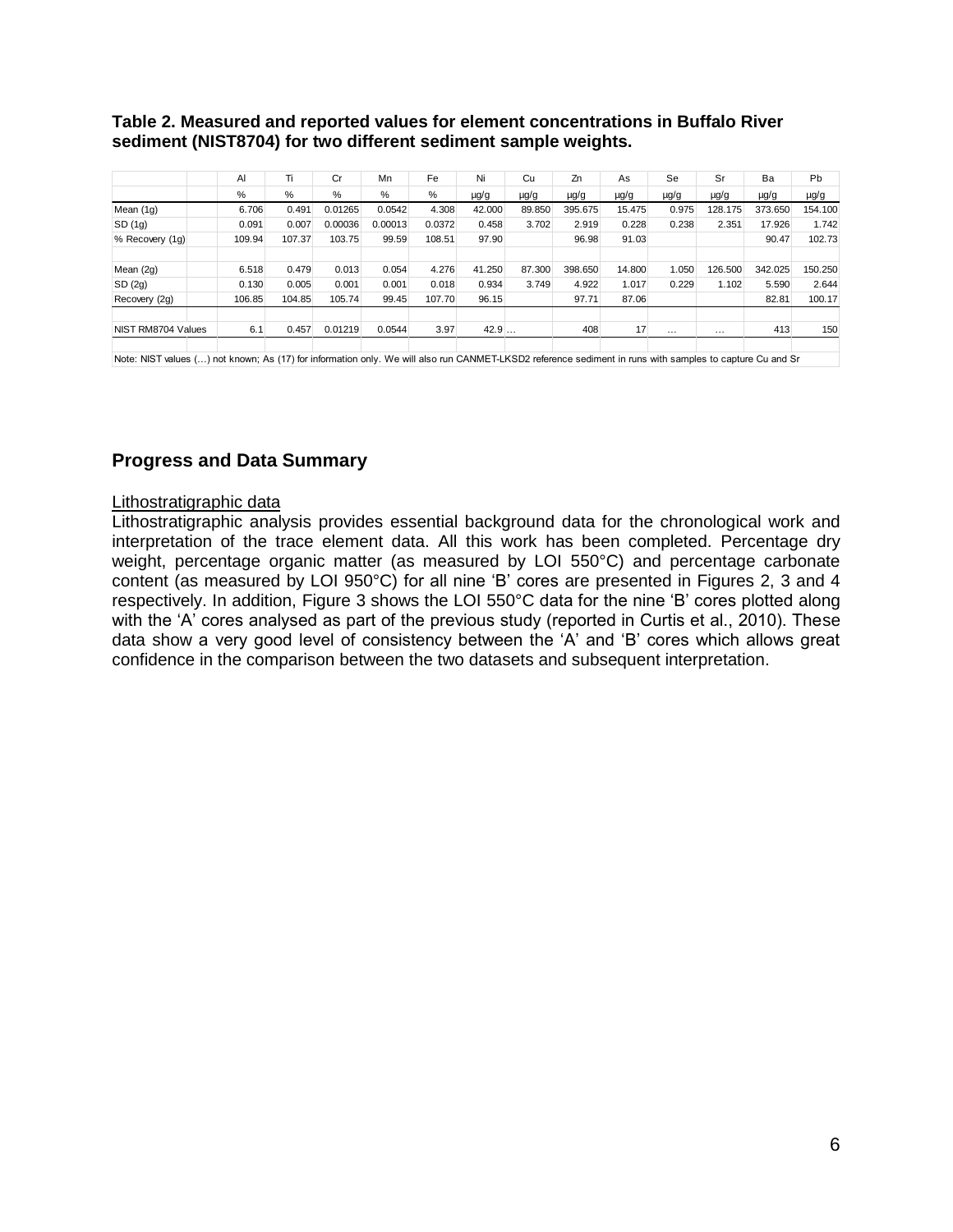

**Figure 2. Percentage dry weight data for the 9 'B' cores**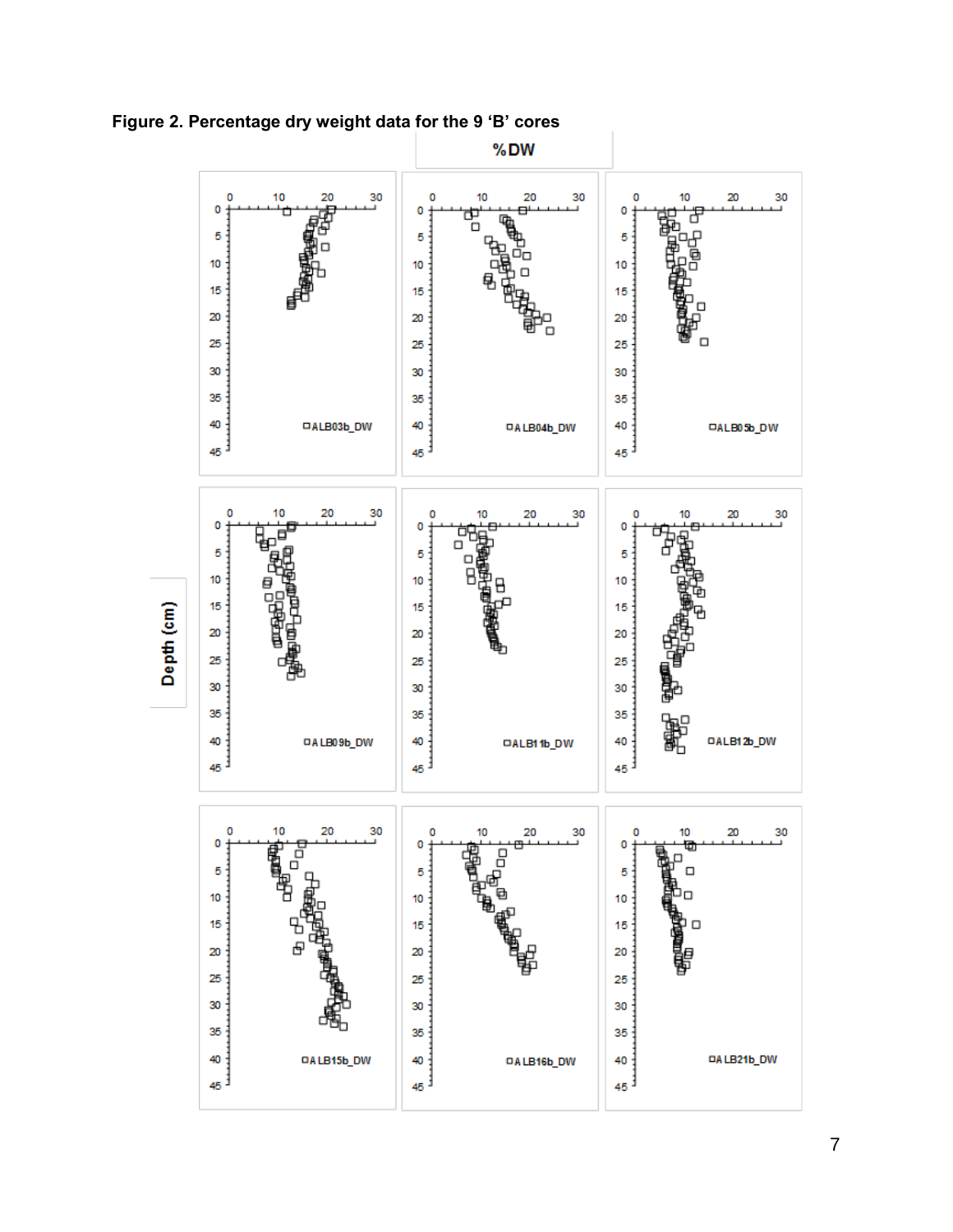**Figure 3. Percentage organic matter (LOI 550°C) for the 9 'B' cores (open circles) and comparison with the same data from the equivalent 'A' cores (shaded squares).**



LOI 550 (%DW)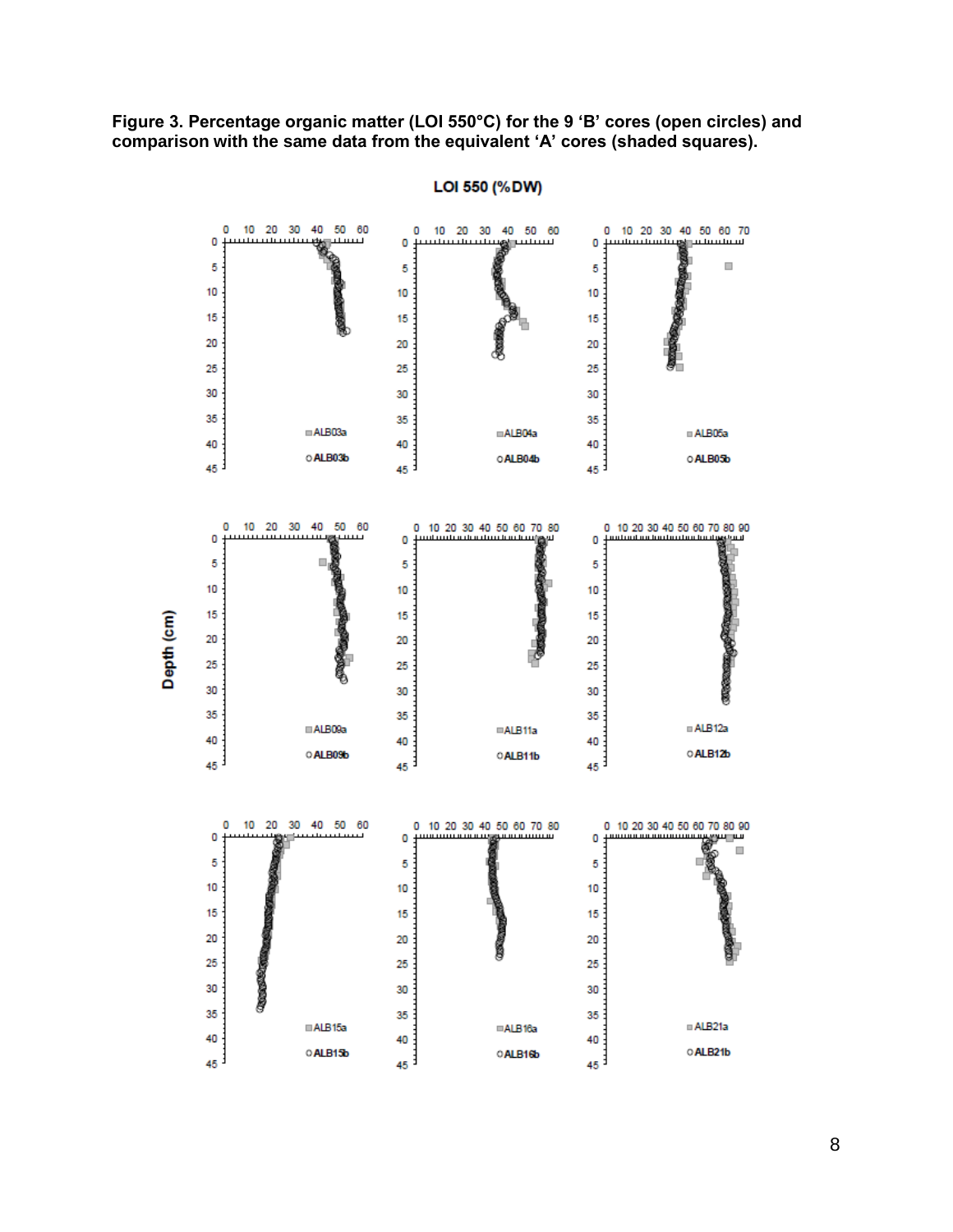



**LOI CO3 (%DW)**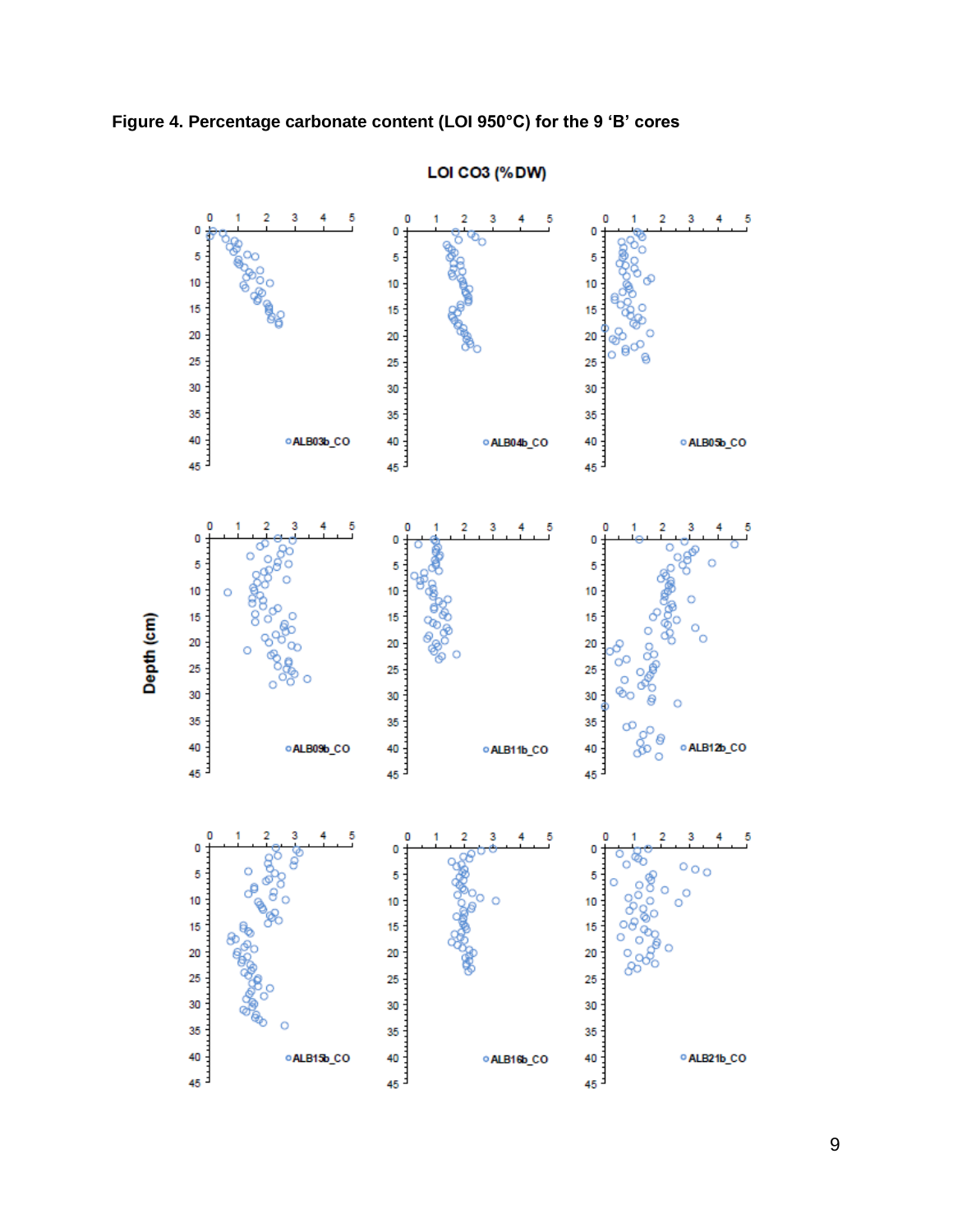#### Chronological data

Radiometric measurements have been completed on ALB03B, ALB04B, ALB05B and ALB11B. Here, we summarise these data and the derived sediment chronologies for these cores.

#### **i) ALB03B**

#### *Lead-210 Activity*

Equilibrium of total  $^{210}$ Pb activity with supporting  $^{210}$ Pb, seems to occur at a sediment depth of c. 7 cm. Unsupported <sup>210</sup>Pb activities, calculated by subtracting supporting <sup>210</sup>Pb activity from total <sup>210</sup>Pb activity (Table 3; Fig 5a), decline irregularly with depth (Figure 5b). Departures from a  $210$ Pb exponential decline in the top 3 cm are smaller than those below, suggesting changes in sedimentation rates are reduced in this section of the core.

#### *Artificial Fallout Radionuclides*

The <sup>137</sup>Cs activity versus depth profile (Table 4; Figure 5c) has well-resolved peaks. Peaks around 0.75 and 2.25 cm are likely to be derived from the 1986 Chernobyl accident fallout and the 1963 fallout maximum from the atmospheric testing of nuclear weapons, respectively.

#### *Core Chronology*

Use of the CIC model was precluded by the non-monotonic features in the unsupported  $^{210}Pb$ profile. <sup>210</sup>Pb dates were calculated using the CRS model (Appleby 2001) which places 1963 and 1986 at c. 2 and 1 cm, respectively. These are in agreement with the <sup>137</sup>Cs record. The CRS model chronologies and sediment accumulations calculated using <sup>210</sup>Pb data in the core are shown in Table 5 and Figure 6. This indicates that there were some changes in sediment accumulation around the beginning of the  $20<sup>th</sup>$  century followed by relatively uniform sedimentation rates with a mean of c. 0.0071 g  $cm<sup>2</sup>$  yr<sup>-1</sup> since the 1920s.

| Depth | Dry Mass            |              |       | Pb-210    |      |              |       | <b>Cum Unsupported</b> |      |
|-------|---------------------|--------------|-------|-----------|------|--------------|-------|------------------------|------|
|       |                     | Total        |       | Supported |      | Unsupp       |       | Pb-210                 |      |
| cm    | $g \text{ cm}^{-2}$ | $Bq Kg^{-1}$ | Ŧ     | Bq Kg     | ±.   | $Bq Kg^{-1}$ | 士     | $Bq m-2$               | ±.   |
| 0.25  | 0.0175              | 245.18       | 28.57 | 30.89     | 6.59 | 214.29       | 29.32 | 39.2                   | 4.1  |
| 0.75  | 0.07                | 211.59       | 17.85 | 32.87     | 4.35 | 178.72       | 18.37 | 142.1                  | 12.9 |
| 1.25  | 0.1609              | 182.63       | 18.38 | 31.51     | 4.46 | 151.12       | 18.91 | 291.8                  | 21.1 |
| 1.75  | 0.2519              | 100.09       | 17.13 | 39.77     | 4.65 | 60.32        | 17.75 | 381.7                  | 27.5 |
| 2.25  | 0.3564              | 85.06        | 11.3  | 39.77     | 3.24 | 45.29        | 11.76 | 436.5                  | 32.2 |
| 2.75  | 0.461               | 72.09        | 13.42 | 35.64     | 4.05 | 36.45        | 14.02 | 479.1                  | 34.8 |
| 3.25  | 0.5568              | 46.69        | 11.13 | 40.99     | 3.06 | 5.7          | 11.54 | 494.9                  | 37.2 |
| 3.75  | 0.6526              | 73.59        | 14.89 | 29.92     | 3.82 | 43.67        | 15.37 | 512.8                  | 39.1 |
| 4.25  | 0.7452              | 47.4         | 6.71  | 43.25     | 2.19 | 4.15         | 7.06  | 528.4                  | 41.2 |
| 4.75  | 0.8378              | 48.5         | 8.97  | 43.66     | 2.84 | 4.84         | 9.41  | 532.5                  | 41.8 |
| 5.25  | 0.9284              | 51.29        | 9.4   | 33.45     | 2.29 | 17.84        | 9.67  | 541.5                  | 42.7 |
| 5.75  | 1.0189              | 44.02        | 7.84  | 42.73     | 2.64 | 1.29         | 8.27  | 547.2                  | 43.5 |
| 6.75  | 1.2                 | 37.6         | 9.7   | 36.75     | 2.7  | 0.85         | 10.07 | 549.2                  | 45.7 |

# **Table 3. <sup>210</sup>Pb concentrations in core ALB03B.**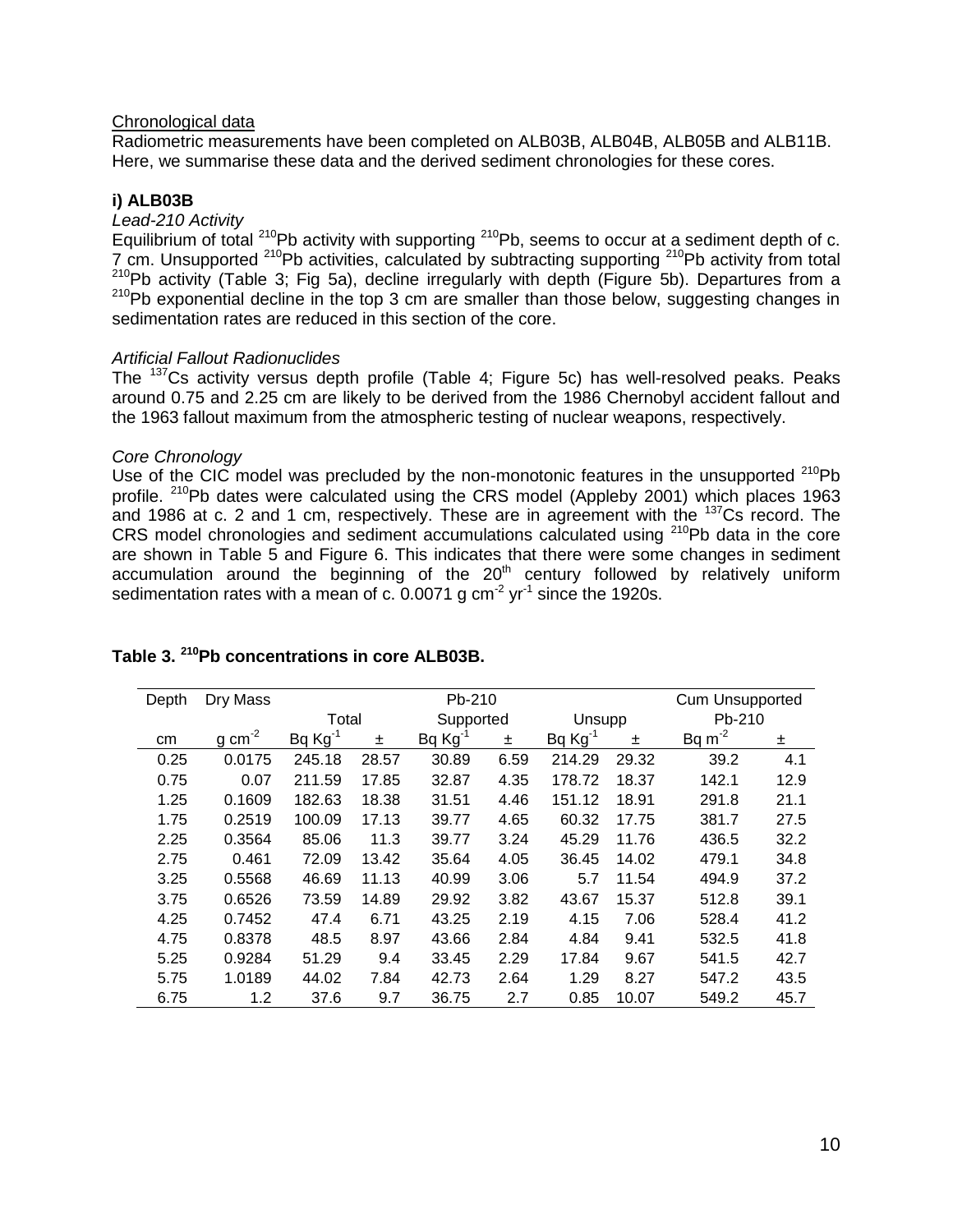| Depth | Cs-137       |      | Am-241       |          |  |
|-------|--------------|------|--------------|----------|--|
| cm    | $Bq kg^{-1}$ | 士    | $Bq kg^{-1}$ | ±        |  |
| 0.25  | 108.46       | 5.78 | 0            | 0        |  |
| 0.75  | 110.1        | 4.24 | 0            | $\Omega$ |  |
| 1.25  | 95.77        | 4.43 | 0            | 0        |  |
| 1.75  | 54.37        | 3.15 | 0            | $\Omega$ |  |
| 2.25  | 62.14        | 2.71 | 0            | 0        |  |
| 2.75  | 40.55        | 3    | 0            | $\Omega$ |  |
| 3.25  | 26.18        | 1.94 | 0            | $\Omega$ |  |
| 3.75  | 14.97        | 2.02 | 0            | 0        |  |
| 4.25  | 20.62        | 1.27 | 0            | 0        |  |
| 4.75  | 15.38        | 1.54 | 0            | 0        |  |
| 5.25  | 9.45         | 1.16 | 0            | O        |  |
| 5.75  | 12.1         | 1.47 | 0            | 0        |  |
| 6.75  | 3.4          | 1.25 | 0            | 0        |  |

**Table 4. Artificial fallout radionuclide concentrations in core ALB03B.**

#### **Table 5. <sup>210</sup>Pb chronology of core ALB03B**

| Depth       | Drymass             |      | Chronology     |                |                                     | <b>Sedimentation Rate</b>                      |       |
|-------------|---------------------|------|----------------|----------------|-------------------------------------|------------------------------------------------|-------|
|             |                     | Date | Age            |                |                                     |                                                |       |
| cm          | $g \text{ cm}^{-2}$ | AD   | ٧r             | 士              | g cm <sup>-2</sup> yr <sup>-1</sup> | $\frac{\text{cm}}{\text{cm}}$ yr <sup>-1</sup> | ± %   |
| $\mathbf 0$ | 0                   | 2006 | $\mathbf 0$    |                |                                     |                                                |       |
| 0.25        | 0.0175              | 2004 | $\overline{2}$ | $\overline{2}$ | 0.0074                              | 0.079                                          | 16.6  |
| 0.75        | 0.07                | 1996 | 10             | $\overline{2}$ | 0.0071                              | 0.049                                          | 15.3  |
| 1.25        | 0.1609              | 1982 | 24             | 4              | 0.0053                              | 0.029                                          | 20.7  |
| 1.75        | 0.2519              | 1968 | 38             | 6              | 0.0086                              | 0.044                                          | 37.2  |
| 2.25        | 0.3564              | 1955 | 51             | 9              | 0.0077                              | 0.037                                          | 41.3  |
| 2.75        | 0.461               | 1940 | 66             | 14             | 0.0059                              | 0.029                                          | 61.3  |
| 3.25        | 0.5568              | 1928 | 78             | 18             | 0.0086                              | 0.045                                          | 73.3  |
| 3.75        | 0.6526              | 1918 | 88             | 25             | 0.0025                              | 0.013                                          | 86.3  |
| 4.25        | 0.7452              | 1912 | 94             | 29             | 0.0167                              | 0.09                                           | 100.2 |
| 4.75        | 0.8378              | 1896 | 110            | 35             | 0.0057                              | 0.031                                          | 112.8 |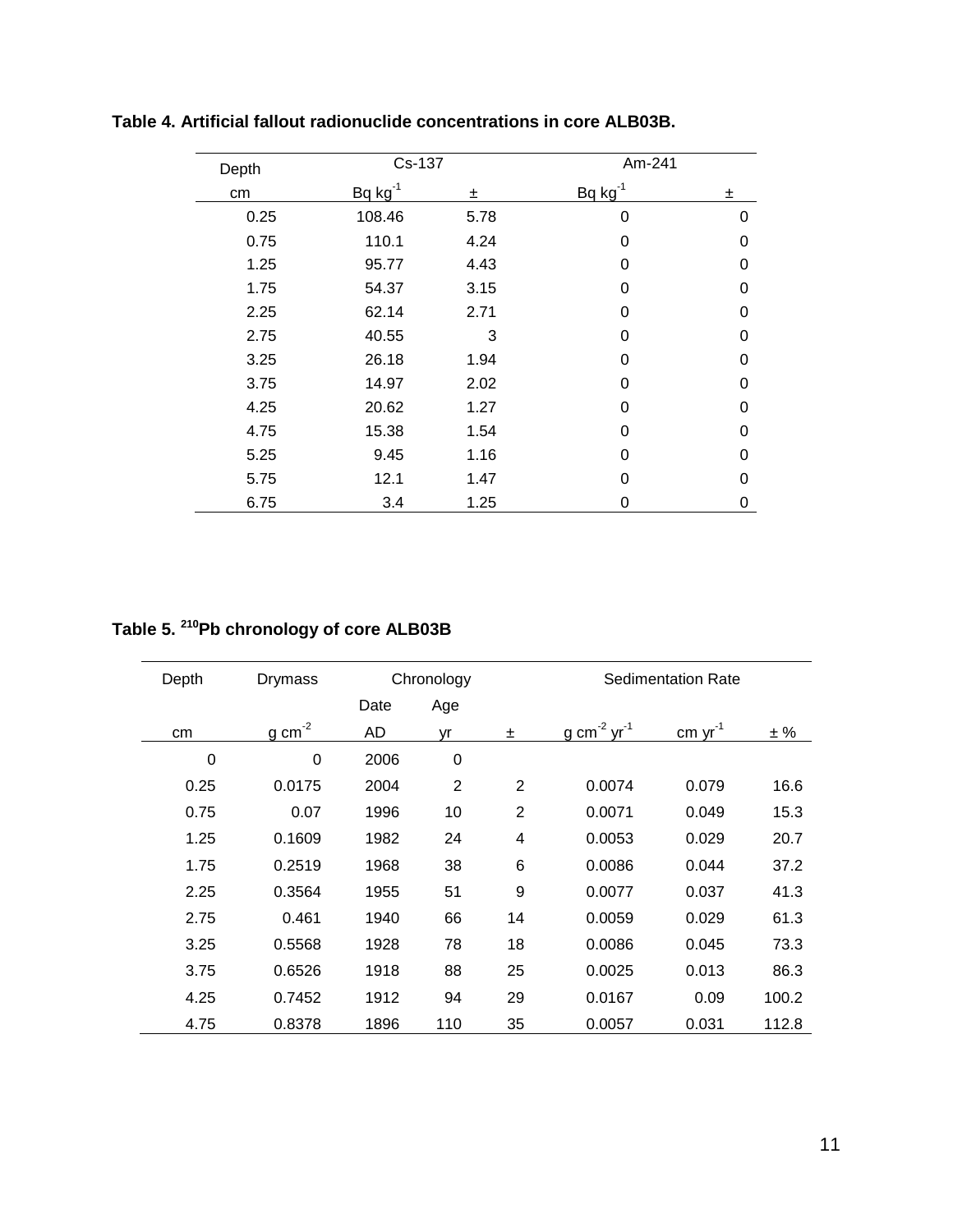



**Figure 6. Radiometric chronology of core ALB03B showing the CRS model <sup>210</sup>Pb dates and sedimentation rates. The solid line shows age while the dashed line indicates sedimentation rate.**

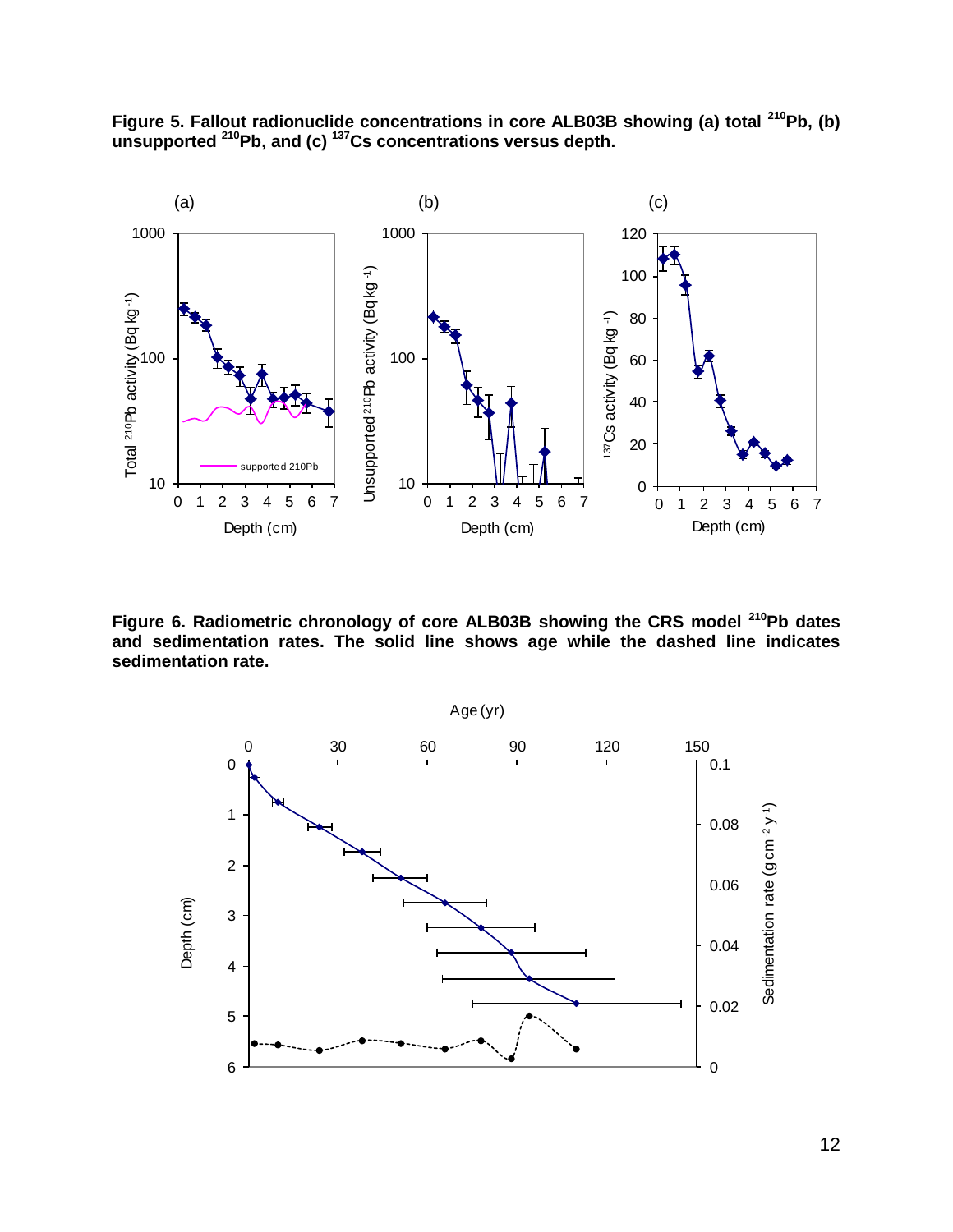#### **ii) ALB04B**

#### *Lead-210 Activity*

The equilibrium depth of total  $^{210}$ Pb activity (Table 6; Figure 7a) with the supporting  $^{210}$ Pb is at around 10 cm in this core. The maximum value of unsupported  $210Pb$  is at 2.25 cm (Figure 7b), suggesting an increase in sediment accumulation rate in the recent years. Below the sediment surface,  $210Pb$  activities decline irregularly but smoothly, implying that sedimentation rates have changed only gradually over this period.

#### *Artificial Fallout Radionuclides*

The  $^{137}$ Cs activity versus depth profile (Figure 7c) shows a peak at 2.25 cm. However,  $^{241}$ Am was detected at around 4.25 cm (Table 7; Figure 7c). As  $^{241}$ Am was produced in atmospheric nuclear weapons tests but not in the Chernobyl accident, this would indicate that 1963 is at around 4.25 cm. The more recent peak of <sup>137</sup>Cs at 2.25 cm is therefore likely to be derived from the 1986 Chernobyl accident fallout.

#### *Core Chronology*

As with ALB03B, use of the CIC model was precluded in this core by the non-monotonic features in the unsupported <sup>210</sup>Pb profile (Figure 7b). The CRS dating model places 1963 and 1986 at c. 4.5 and 2.5 cm, respectively, which are in good agreement with the  $137Cs$  and  $241Am$ records. The CRS model chronologies and sediment accumulation rates for this core are shown in Table 8 and Figure 8. Overall, there has been a gradual increase in sediment accumulation over the 20<sup>th</sup> century from c. 0.006 to 0.019 g cm<sup>-2</sup> yr<sup>-1</sup>. This was followed by a rapid increase to 0.052 g cm<sup>-2</sup> yr<sup>-1</sup> in the last few years (to 2006). There may have been some changes in sedimentation rates before 1900, but confidence limits on these data are large and need to be considered with any interpretation.

| Depth | Dry Mass            |              | Pb-210 |           |       |              |       |             | Cum Unsupported |  |
|-------|---------------------|--------------|--------|-----------|-------|--------------|-------|-------------|-----------------|--|
|       |                     | Total        |        | Supported |       | Unsupp       |       |             | Pb-210          |  |
| cm    | $g \text{ cm}^{-2}$ | $Bq Kg^{-1}$ | 士      | Bq Kg     | ±.    | $Bq Kg^{-1}$ | ±     | Bq $m^{-2}$ | ±               |  |
| 0.25  | 0.021               | 187.11       | 23.66  | 53.42     | 7.06  | 133.69       | 24.69 | 27.6        | 3.9             |  |
| 1.25  | 0.1218              | 385.71       | 46.94  | 60.35     | 12.03 | 325.36       | 48.46 | 244.8       | 31.1            |  |
| 2.25  | 0.256               | 371.9        | 21.89  | 42.73     | 5.22  | 329.17       | 22.5  | 683.8       | 65.7            |  |
| 3.25  | 0.4132              | 342.95       | 30.61  | 40.9      | 6.7   | 302.05       | 31.33 | 1179.6      | 79.9            |  |
| 4.25  | 0.5794              | 265.53       | 28.93  | 44.97     | 7.03  | 220.56       | 29.77 | 1610.5      | 97.1            |  |
| 5.25  | 0.7417              | 179.26       | 21.92  | 43.41     | 5.41  | 135.85       | 22.58 | 1894.2      | 108.4           |  |
| 6.25  | 0.8972              | 125.45       | 18.21  | 38.54     | 4.39  | 86.91        | 18.73 | 2064.6      | 114             |  |
| 7.25  | 1.0642              | 86.53        | 15.35  | 42.42     | 4.4   | 44.11        | 15.97 | 2170        | 117.9           |  |
| 8.25  | 1.2427              | 56.26        | 9.01   | 45.98     | 2.98  | 10.28        | 9.49  | 2211.5      | 120.7           |  |
| 9.25  | 1.4297              | 52.12        | 11.1   | 40.09     | 2.95  | 12.03        | 11.49 | 2232.3      | 122.1           |  |
| 9.75  | 1.5274              | 41.25        | 11.75  | 34.84     | 3.07  | 6.41         | 12.14 | 2241        | 122.9           |  |

# **Table 6. <sup>210</sup>Pb concentrations in core ALB04B**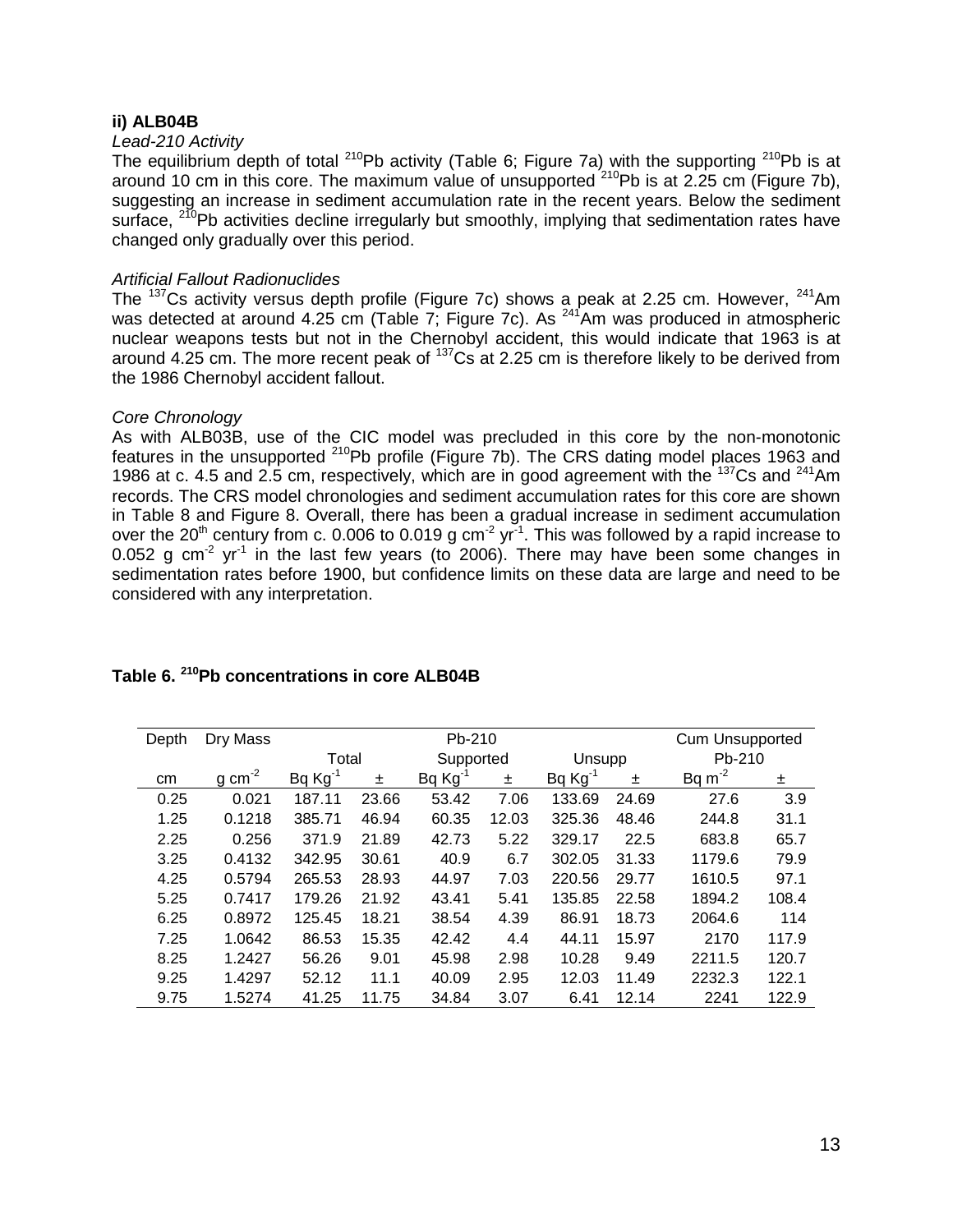| Depth | Cs-137      |      | Am-241      |          |
|-------|-------------|------|-------------|----------|
| cm    | $BqKg^{-1}$ | ±.   | $BqKg^{-1}$ | ±        |
| 0.25  | 79.56       | 5.4  | 0           | 0        |
| 1.25  | 193.9       | 12.4 | 0           | 0        |
| 2.25  | 201.13      | 6.11 | 0           | 0        |
| 3.25  | 172.34      | 7.12 | 0           | 0        |
| 4.25  | 126.75      | 5.99 | 5.82        | 2.74     |
| 5.25  | 74.28       | 4.28 | 0           | 0        |
| 6.25  | 47.45       | 3.14 | 0           | 0        |
| 7.25  | 25.62       | 2.34 | 0           | 0        |
| 8.25  | 17.98       | 1.6  | 0           | $\Omega$ |
| 9.25  | 12.87       | 1.54 | 0           | 0        |
| 9.75  | 10.97       | 1.67 | 0           | 0        |

# **Table 7. Artificial fallout radionuclide concentrations in core ALB04B.**

#### **Table 8. <sup>210</sup>Pb chronology of core ALB04B**

| Depth | Drymass              | Chronology |             |                |                                     | <b>Sedimentation Rate</b> |       |  |
|-------|----------------------|------------|-------------|----------------|-------------------------------------|---------------------------|-------|--|
|       |                      | Date       | Age         |                |                                     |                           |       |  |
| cm    | $g$ cm <sup>-2</sup> | AD         | yr          | $\pm$          | g cm <sup>-2</sup> yr <sup>-1</sup> | cm $yr^{-1}$              | ± %   |  |
| 0     | $\mathbf 0$          | 2006       | $\mathbf 0$ |                |                                     |                           |       |  |
| 0.25  | 0.021                | 2006       | $\mathbf 0$ | $\overline{2}$ | 0.0519                              | 0.532                     | 18.4  |  |
| 1.25  | 0.1218               | 2002       | 4           | $\overline{2}$ | 0.0192                              | 0.164                     | 15.8  |  |
| 2.25  | 0.256                | 1994       | 12          | $\overline{2}$ | 0.0149                              | 0.102                     | 9.3   |  |
| 3.25  | 0.4132               | 1982       | 24          | $\overline{2}$ | 0.0111                              | 0.069                     | 12.9  |  |
| 4.25  | 0.5794               | 1966       | 40          | 3              | 0.0091                              | 0.055                     | 16.8  |  |
| 5.25  | 0.7417               | 1947       | 59          | 5              | 0.0083                              | 0.052                     | 21.7  |  |
| 6.25  | 0.8972               | 1927       | 79          | $\overline{7}$ | 0.0068                              | 0.042                     | 30    |  |
| 7.25  | 1.0642               | 1901       | 105         | 11             | 0.006                               | 0.034                     | 48.9  |  |
| 8.25  | 1.2427               | 1879       | 127         | 16             | 0.013                               | 0.071                     | 102.3 |  |
| 9.25  | 1.4297               | 1857       | 149         | 16             | 0.0057                              | 0.03                      | 104.5 |  |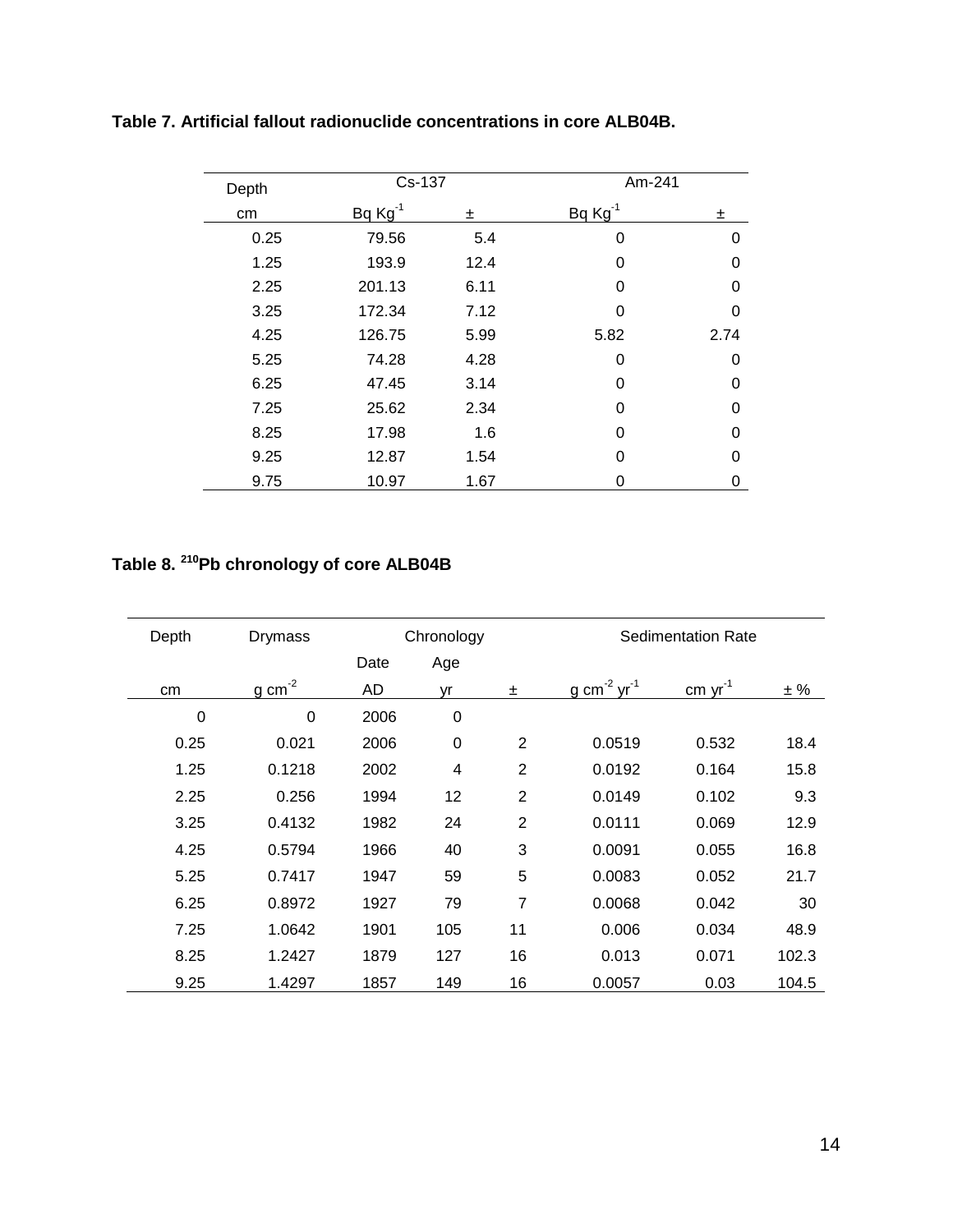

**Figure 7. Fallout radionuclide concentrations in core ALB04B showing (a) total <sup>210</sup>Pb, (b) unsupported <sup>210</sup>Pb, and (c) <sup>137</sup>Cs and <sup>241</sup>Am concentrations versus depth.**

**Figure 8. Radiometric chronology of core ALB04B showing the CRS model <sup>210</sup>Pb dates and sedimentation rates. The solid line shows age while the dashed line indicates sedimentation rate.**

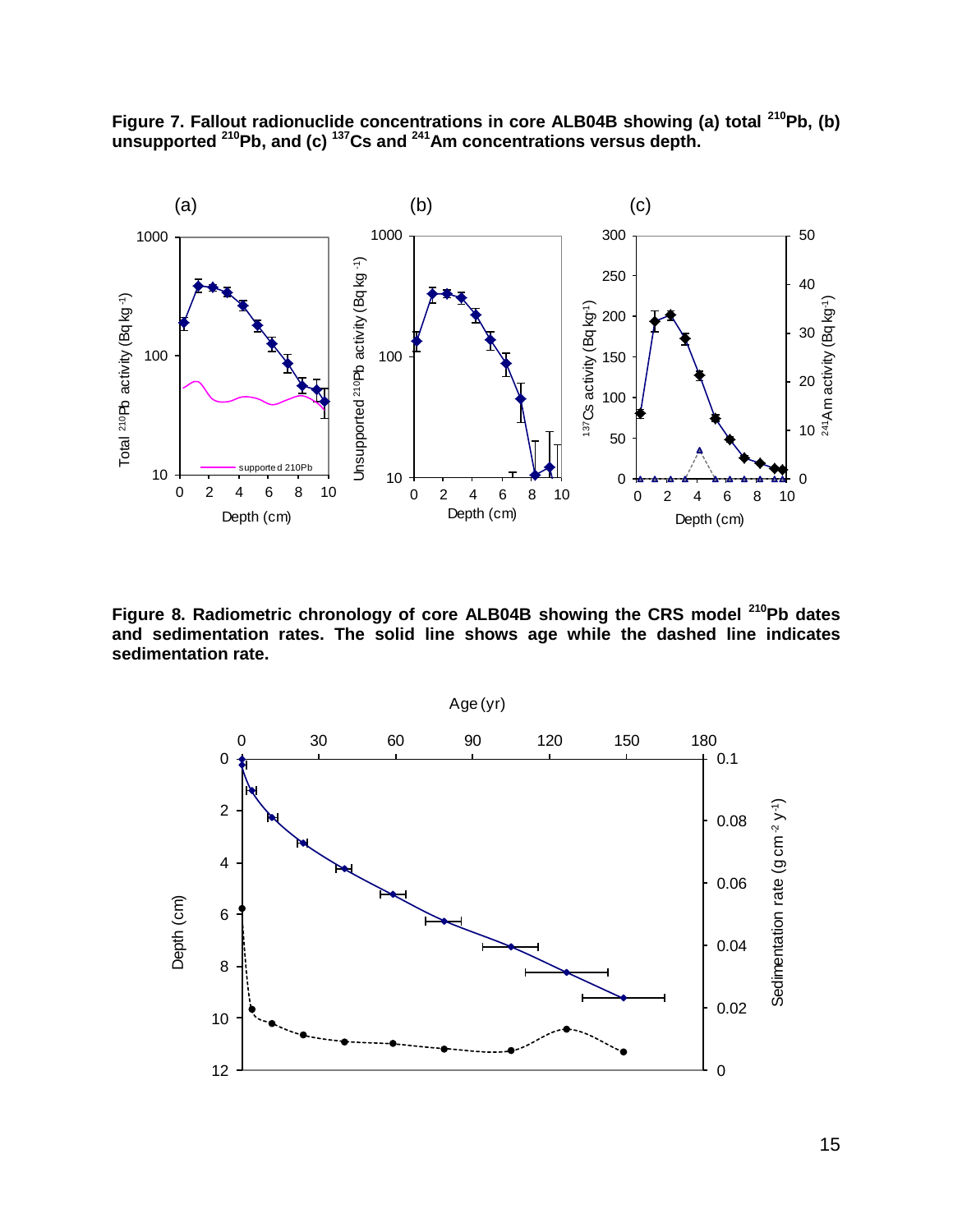#### **iii) ALB05B**

#### *Lead-210 Activity*

This core does not reach the equilibrium depth of total  $^{210}$ Pb activity with the supporting  $^{210}$ Pb at the base (Table 9; Figure 9a). The unsupported <sup>210</sup>Pb profile can be divided into two sections (Figure 9b). From 0 to 11.5 cm, there is little net decline in unsupported  $210Pb$  activities, suggesting an increase in sediment accumulation in the recent years. From 12 cm to the base of the core, overall unsupported <sup>210</sup>Pb activities decline more or less exponentially with depth, but with some small changes, suggesting that sedimentation rates were relatively stable.

#### *Artificial Fallout Radionuclides*

The <sup>137</sup>Cs activity versus depth profile (Figure 9c) shows two relatively broad peaks at around 6.25 and 14.25 cm that almost certainly record the 1986 Chernobyl accident fallout and the 1963 fallout maximum from the atmospheric testing of nuclear weapons, respectively.

#### *Core Chronology*

Non-monotonic features in the unsupported <sup>210</sup>Pb profile precluded the use of the CIC model. The simple CRS dating model puts 1963 and 1986 depths at c. 13 and 8.3 cm, respectively, which are reasonable in agreement with the  $^{137}$ Cs record. The  $^{210}$ Pb sediment accumulation rate indicates that sedimentation rates were relatively uniform with a slight increase from the 1870s to the 1970s and a mean of 0.015 g cm<sup>-2</sup> yr<sup>-1</sup>. In the last 30 years or so, sedimentation rates have significantly increased to c. 0.05 g cm<sup>-2</sup> yr<sup>-1</sup> (Figure 10; Table 11).

| Depth | Dry Mass            |        |       | Pb-210       |      |              |       | Cum Unsupported |       |
|-------|---------------------|--------|-------|--------------|------|--------------|-------|-----------------|-------|
|       |                     | Total  |       | Supported    |      | Unsupp       |       | Pb-210          |       |
|       |                     | Bg kg  |       |              |      |              |       |                 |       |
| cm    | $g \text{ cm}^{-2}$ |        | Ŧ     | $Bq kg^{-1}$ | ±    | $Bq kg^{-1}$ | Ŧ     | Bq $m^{-2}$     | ±     |
| 0.5   | 0.041               | 334.79 | 20.37 | 34.09        | 4.28 | 300.7        | 20.81 | 124.1           | 8.7   |
| 3.25  | 0.3056              | 326.91 | 32.55 | 36.78        | 7.67 | 290.13       | 33.44 | 905.7           | 67.5  |
| 6.25  | 0.5907              | 327.83 | 20.7  | 38.38        | 4.62 | 289.45       | 21.21 | 1731.8          | 116.9 |
| 8.25  | 0.7576              | 269.76 | 21.99 | 46.21        | 5.71 | 223.55       | 22.72 | 2157.5          | 125.9 |
| 10.25 | 0.9828              | 383.83 | 37.2  | 52.3         | 9.17 | 331.53       | 38.31 | 2774.7          | 142.6 |
| 12.25 | 1.1967              | 309.43 | 22.94 | 40.85        | 5.08 | 268.58       | 23.5  | 3414.2          | 164.9 |
| 14.25 | 1.3753              | 237.8  | 14.81 | 44.95        | 3.73 | 192.85       | 15.27 | 3822.6          | 171.2 |
| 16.25 | 1.5796              | 141.03 | 13.11 | 41.92        | 3.53 | 99.11        | 13.58 | 4110.2          | 174.3 |
| 17.25 | 1.6887              | 137.98 | 15.72 | 29.72        | 3.49 | 108.26       | 16.1  | 4223.2          | 175.4 |
| 20.25 | 2.0135              | 111.07 | 15.07 | 34.91        | 3.68 | 76.16        | 15.51 | 4519.7          | 181   |
| 22.25 | 2.2262              | 106.09 | 15.7  | 31.39        | 3.75 | 74.7         | 16.14 | 4680.1          | 185   |
| 23.25 | 2.3456              | 72.46  | 9.24  | 43.92        | 2.93 | 28.54        | 9.69  | 4737.4          | 186.3 |
| 24.75 | 2.5436              | 62.02  | 7.31  | 41.34        | 2.07 | 20.68        | 7.6   | 4785.7          | 187   |

#### **Table 9. <sup>210</sup>Pb concentrations in core ALB05B taken from an Albertan lake, Canada.**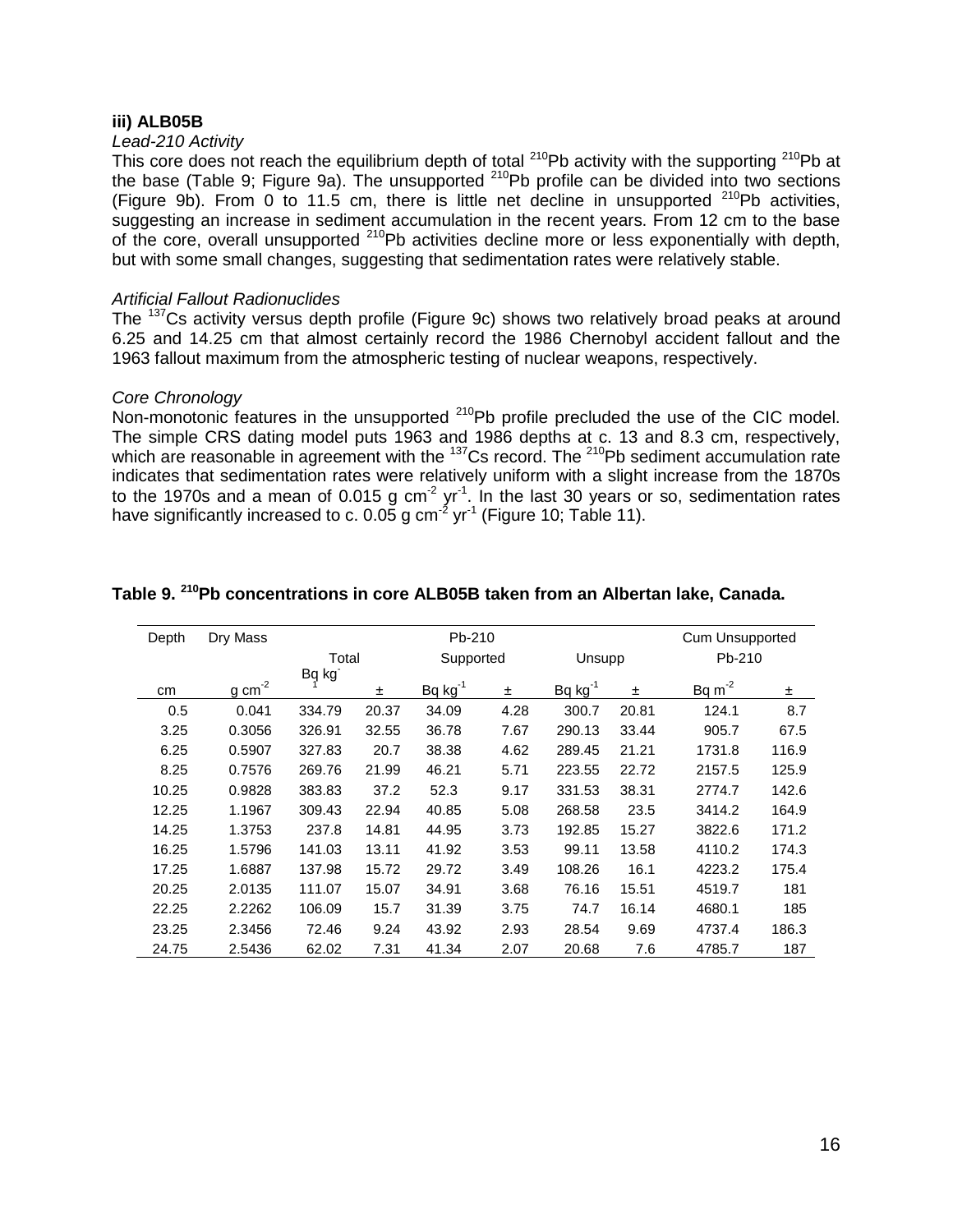| Depth | Cs-137       |      | Am-241       |   |
|-------|--------------|------|--------------|---|
| cm    | $Bq kg^{-1}$ | ±    | $Bq kg^{-1}$ | 士 |
| 0.5   | 137.09       | 4.53 | 0            | 0 |
| 3.25  | 153.47       | 8.5  | $\Omega$     | 0 |
| 6.25  | 170.83       | 5.55 | 0            | 0 |
| 8.25  | 162.92       | 6.26 | 0            | 0 |
| 10.25 | 133.15       | 7.76 | 0            | 0 |
| 12.25 | 138.81       | 5.34 | $\Omega$     | 0 |
| 14.25 | 151.32       | 4.19 | 0            | 0 |
| 16.25 | 116.41       | 3.65 | 0            | 0 |
| 17.25 | 68.78        | 3.12 | 0            | 0 |
| 20.25 | 26.8         | 2.42 | $\mathbf 0$  | 0 |
| 22.25 | 22.7         | 2.25 | $\mathbf 0$  | 0 |
| 23.25 | 16.73        | 1.66 | 0            | 0 |
| 24.75 | 8.04         | 1.07 | 0            | 0 |

**Table 10. Artificial fallout radionuclide concentrations in core ALB05B.**

**Table 11. <sup>210</sup>Pb chronology of core ALB05B taken from an Albertan lake, Canada.**

| Depth | Drymass             | Chronology |     |                |                                     | <b>Sedimentation Rate</b> |      |
|-------|---------------------|------------|-----|----------------|-------------------------------------|---------------------------|------|
|       |                     | Date       | Age |                |                                     |                           |      |
| cm    | $g \text{ cm}^{-2}$ | AD         | yr  | 士              | g cm <sup>-2</sup> yr <sup>-1</sup> | $cm \text{ yr}^{-1}$      | ± %  |
| 0     | $\Omega$            | 2006       | 0   |                |                                     |                           |      |
| 0.5   | 0.041               | 2005       | 1   | 2              | 0.0491                              | 0.522                     | 8    |
| 3.25  | 0.3056              | 1999       | 7   | $\overline{2}$ | 0.0425                              | 0.445                     | 12.2 |
| 6.25  | 0.5907              | 1992       | 14  | $\overline{2}$ | 0.0337                              | 0.373                     | 8.7  |
| 8.25  | 0.7576              | 1987       | 19  | 2              | 0.0377                              | 0.385                     | 11.3 |
| 10.25 | 0.9828              | 1979       | 27  | $\overline{2}$ | 0.0197                              | 0.179                     | 12.6 |
| 12.25 | 1.1967              | 1967       | 39  | $\overline{2}$ | 0.0169                              | 0.172                     | 10.7 |
| 14.25 | 1.3753              | 1957       | 49  | 3              | 0.0169                              | 0.176                     | 11.1 |
| 16.25 | 1.5796              | 1946       | 60  | 4              | 0.0238                              | 0.228                     | 17   |
| 17.25 | 1.6887              | 1941       | 65  | 4              | 0.0185                              | 0.171                     | 18.4 |
| 20.25 | 2.0135              | 1921       | 85  | 5              | 0.0142                              | 0.132                     | 25.4 |
| 22.25 | 2.2262              | 1901       | 105 | 8              | 0.0078                              | 0.071                     | 32.2 |
| 23.25 | 2.3456              | 1890       | 116 | 11             | 0.0142                              | 0.112                     | 46.7 |
| 24.75 | 2.5436              | 1875       | 131 | 16             | 0.0123                              | 0.095                     | 54.4 |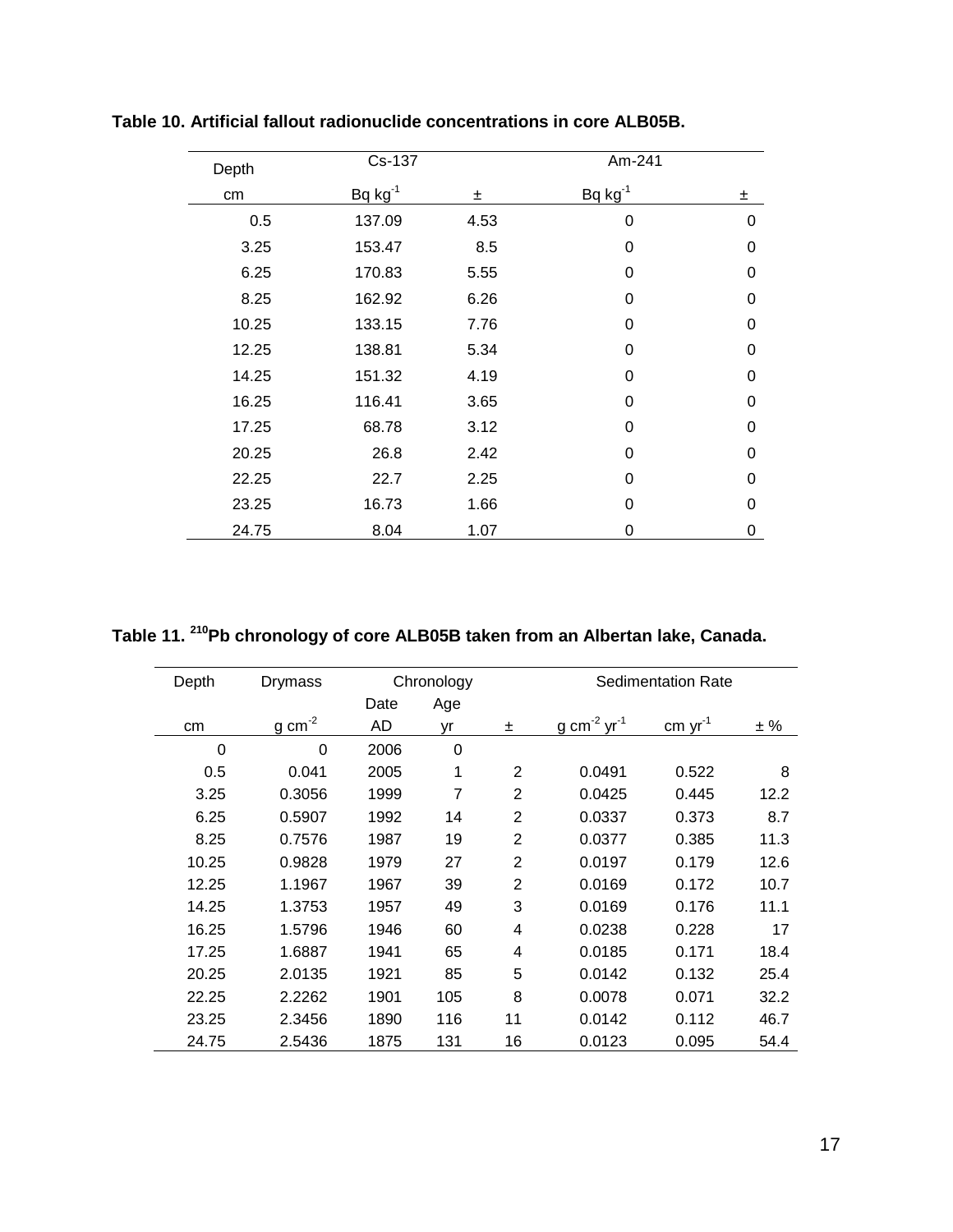

**Figure 9. Fallout radionuclide concentrations in core ALB05B showing (a) total <sup>210</sup>Pb, (b) unsupported <sup>210</sup>Pb, and (c) <sup>137</sup>Cs concentrations versus depth.**

**Figure 10. Radiometric chronology of core ALB05B showing the CRS model <sup>210</sup>Pb dates and sedimentation rates. The solid line shows age while the dashed line indicates sedimentation rate.**

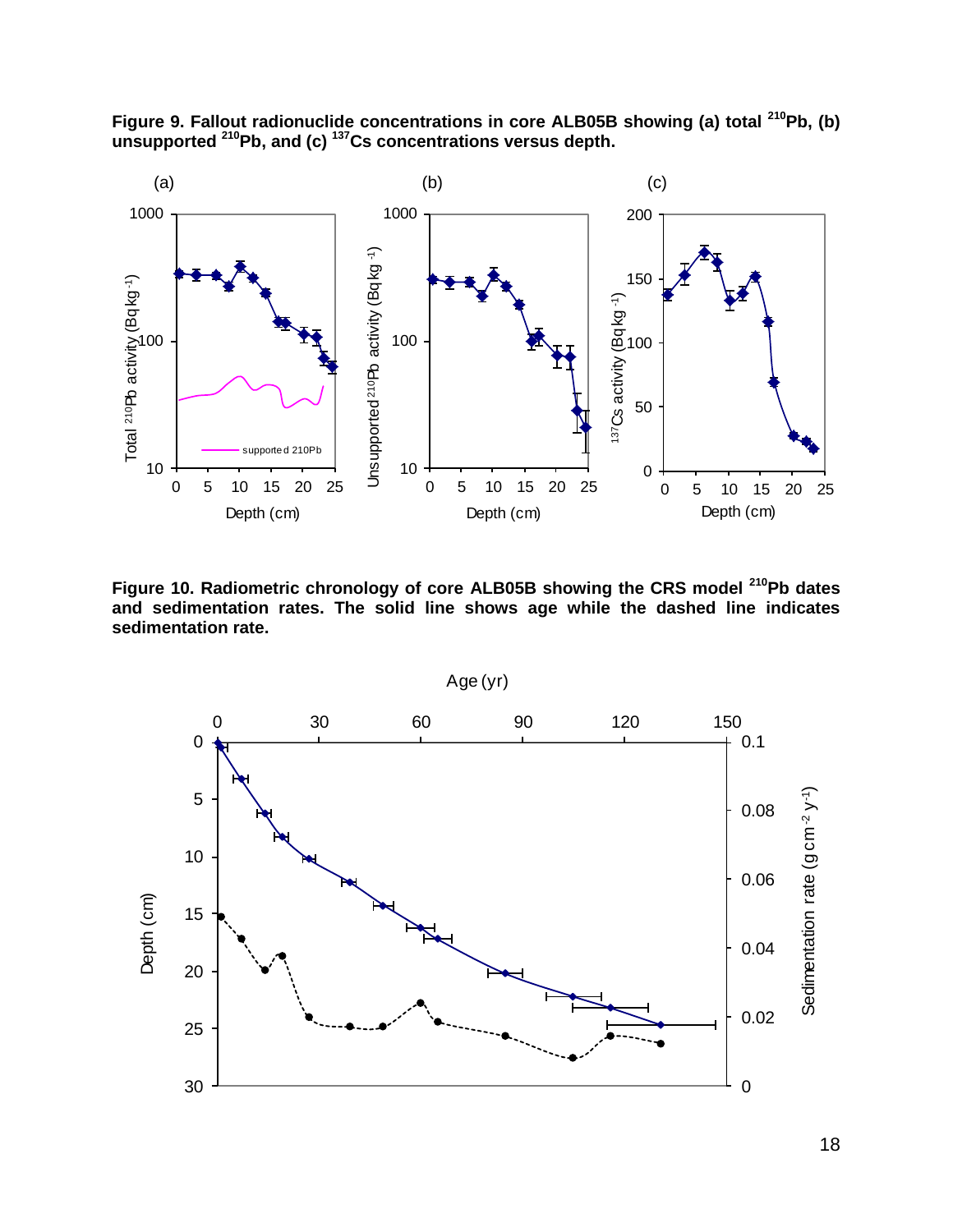#### **iv) ALB11B**

#### *Lead-210 Activity*

It seems that equilibrium depth of total  $^{210}Pb$  activity with the supporting  $^{210}Pb$  is at around 20.5 cm of this core (Table 12; Figure11a). Similar to core ALB05B, there is little net decline in unsupported <sup>210</sup>Pb activities in the upper 6.5 cm, and the maximum activity is at 6.25 cm (Figure 11b), suggesting an increase in sediment accumulation in the recent years. From 6.5 to 20.5 cm, unsupported <sup>210</sup>Pb activities decline more or less exponentially with depth but with a dip at 14.25 cm, suggesting a relatively uniform sediment accumulation with an increased sedimentation rate at around 14.25 cm.

#### *Artificial Fallout Radionuclides*

The <sup>137</sup>Cs activity versus depth profile (Figure 11c; Table 13) shows a well resolved peak at 8.25 cm. The presence of a poorly resolved <sup>241</sup>Am peak at this depth confirms that this <sup>137</sup>Cs peak records the 1963 fallout maximum from the atmospheric testing of nuclear weapons.

#### *Core Chronology*

Figure 12 (and Table 14) shows <sup>210</sup>Pb dates and sedimentation rates of core ALB11B calculated using the CRS model. The CRS dating model places 1963 at a depth of c. 8.25 cm and is in good agreement with the <sup>137</sup>Cs and <sup>241</sup>Am records. Sedimentation rates in the core for the period from the 1860s to 1980s are relatively uniform with a mean value at 0.031 g cm<sup>-2</sup> yr<sup>-1</sup>, apart from a small increase in the 1920s. However, sedimentation rates have increased in the last 20 years or so (Figure 12; Table 14).

| Depth | Dry Mass       | Pb-210       |       |           |       |              | Cum Unsupported |             |       |
|-------|----------------|--------------|-------|-----------|-------|--------------|-----------------|-------------|-------|
|       |                | Total        |       | Supported |       | Unsupp       |                 | Pb-210      |       |
| cm    | $g$ cm $^{-2}$ | $Bq Kg^{-1}$ | Ŧ     | Bq Kg     | Ŧ     | $Bq Kg^{-1}$ | 士               | Bq $m^{-2}$ | ±     |
| 0.25  | 0.0446         | 396.39       | 45.5  | 20.27     | 12.35 | 376.12       | 47.15           | 167.1       | 17    |
| 2.25  | 0.4431         | 297.73       | 23.61 | 28.03     | 6.67  | 269.7        | 24.53           | 1442.4      | 132.8 |
| 4.25  | 0.8112         | 389.02       | 32.15 | 33.96     | 7.07  | 355.06       | 32.92           | 2584.8      | 176.2 |
| 6.25  | 1.2357         | 440.67       | 33.15 | 21.59     | 7.07  | 419.08       | 33.9            | 4224.5      | 237.3 |
| 8.25  | 1.6599         | 302.96       | 26.37 | 23.27     | 6.47  | 279.69       | 27.15           | 5686.6      | 284   |
| 10.25 | 2.0987         | 148.02       | 21.28 | 25.94     | 5.47  | 122.08       | 21.97           | 6520.8      | 308.7 |
| 12.25 | 2.6365         | 88.84        | 15.15 | 27.79     | 4.3   | 61.05        | 15.75           | 6994.4      | 327   |
| 14.25 | 3.1696         | 48.51        | 14.75 | 22.14     | 3.82  | 26.37        | 15.24           | 7214.7      | 337.7 |
| 16.25 | 3.7271         | 57.35        | 13.04 | 19.66     | 3.36  | 37.69        | 13.47           | 7391.4      | 347.5 |
| 18.25 | 4.2798         | 42.47        | 11.87 | 21.47     | 3.49  | 21           | 12.37           | 7549.1      | 355.2 |
| 20.25 | 4.8222         | 30.57        | 12.21 | 15.38     | 3.22  | 15.19        | 12.63           | 7646.4      | 361.6 |

#### **Table 12. <sup>210</sup>Pb concentrations in core ALB11B taken from an Albertan lake, Canada.**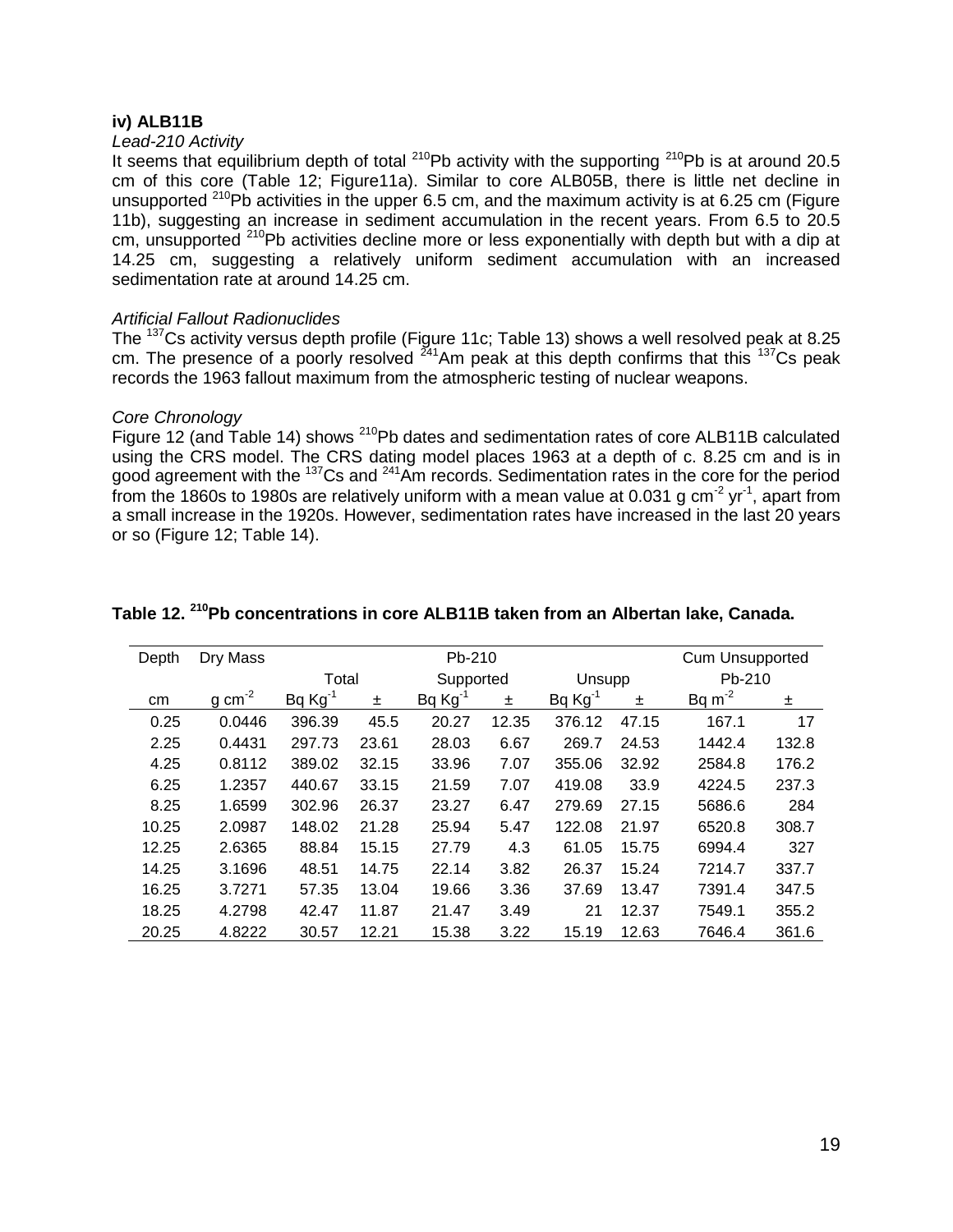| Depth | Cs-137       |      | Am-241       |             |
|-------|--------------|------|--------------|-------------|
| cm    | $Bq kg^{-1}$ | 土    | $Bq kg^{-1}$ | 士           |
| 0.25  | 172.86       | 9.87 | 0            | 0           |
| 2.25  | 198.46       | 7.11 | 0            | 0           |
| 4.25  | 174.23       | 6.97 | 4.22         | 2.86        |
| 6.25  | 178.27       | 7.22 | 4.33         | 3.13        |
| 8.25  | 244.97       | 7.86 | 6.67         | 2.67        |
| 10.25 | 163.6        | 5.47 | 0            | 0           |
| 12.25 | 74.64        | 3.7  | 0            | 0           |
| 14.25 | 44.64        | 2.68 | 0            | 0           |
| 16.25 | 27.4         | 2.23 | $\Omega$     | $\mathbf 0$ |
| 18.25 | 25.13        | 2.2  | 0            | 0           |
| 20.25 | 14.17        | 1.8  | 0            | 0           |

**Table 13. Artificial fallout radionuclide concentrations in core ALB11B.**

#### **Table 14. <sup>210</sup>Pb chronology of core ALB11B taken from an Albertan lake, Canada.**

| Depth<br><b>Drymass</b> |                     | Chronology |                |                | <b>Sedimentation Rate</b>           |                 |      |  |
|-------------------------|---------------------|------------|----------------|----------------|-------------------------------------|-----------------|------|--|
|                         |                     | Date       | Age            |                |                                     |                 |      |  |
| cm                      | $g \text{ cm}^{-2}$ | AD         | yr             | $\pm$          | g cm <sup>-2</sup> yr <sup>-1</sup> | $cm \, yr^{-1}$ | ± %  |  |
| 0                       | 0                   | 2006       | 0              |                |                                     |                 |      |  |
| 0.25                    | 0.0446              | 2005       | 1              | $\overline{2}$ | 0.0628                              | 0.319           | 13.3 |  |
| 2.25                    | 0.4431              | 1999       | $\overline{7}$ | $\overline{2}$ | 0.0728                              | 0.38            | 10.5 |  |
| 4.25                    | 0.8112              | 1993       | 13             | $\overline{2}$ | 0.0453                              | 0.229           | 10.9 |  |
| 6.25                    | 1.2357              | 1981       | 25             | $\overline{2}$ | 0.0262                              | 0.123           | 10.8 |  |
| 8.25                    | 1.6599              | 1964       | 42             | 3              | 0.023                               | 0.107           | 14   |  |
| 10.25                   | 2.0987              | 1947       | 59             | 5              | 0.0314                              | 0.128           | 22.8 |  |
| 12.25                   | 2.6365              | 1931       | 75             | 6              | 0.0386                              | 0.144           | 32.2 |  |
| 14.25                   | 3.1696              | 1920       | 86             | 8              | 0.0633                              | 0.232           | 61.7 |  |
| 16.25                   | 3.7271              | 1907       | 99             | 9              | 0.0297                              | 0.107           | 44.4 |  |
| 18.25                   | 4.2798              | 1889       | 117            | 12             | 0.0299                              | 0.109           | 67.2 |  |
| 20.25                   | 4.8222              | 1868       | 138            | 16             | 0.0214                              | 0.078           | 75.8 |  |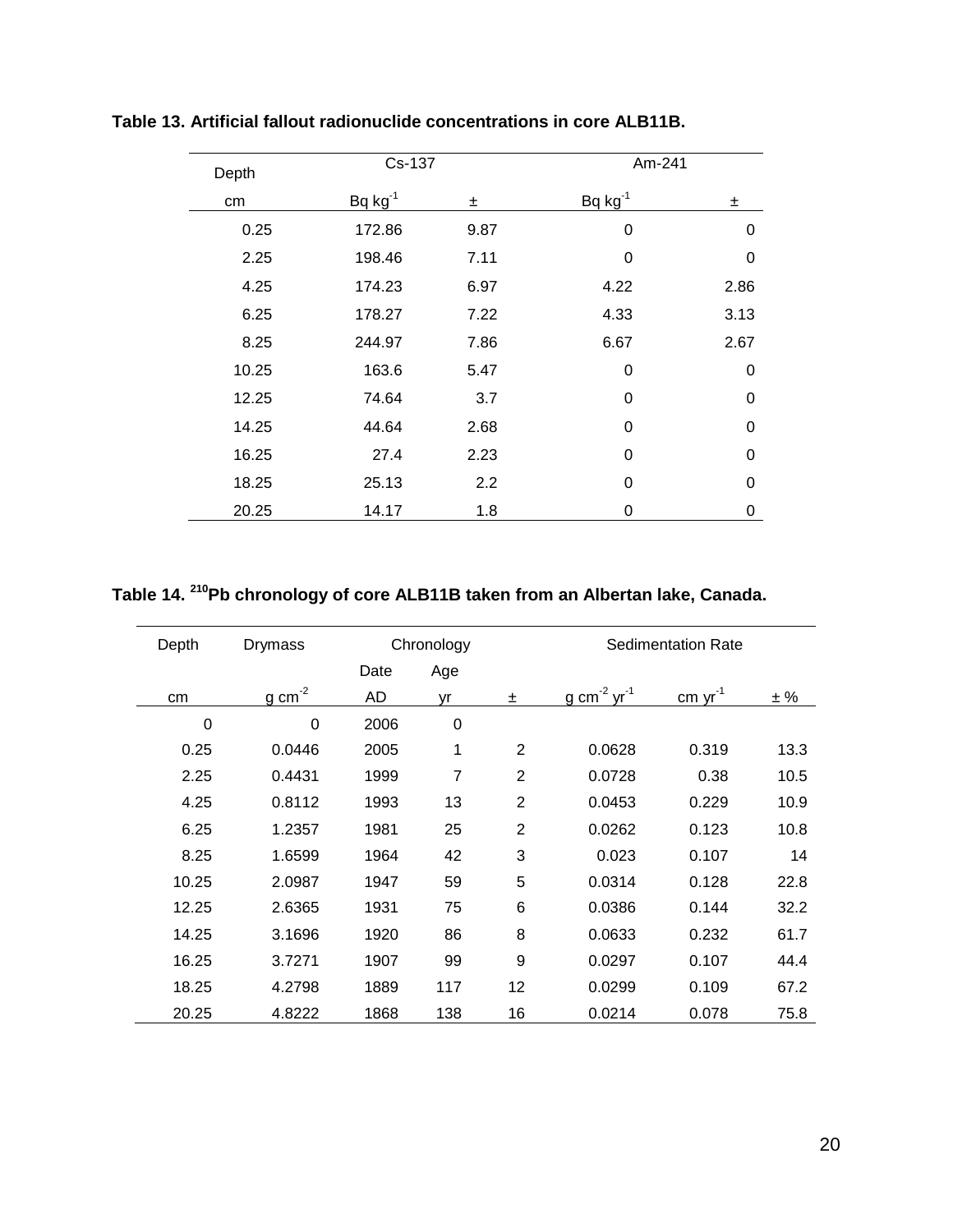

**Figure 11. Fallout radionuclide concentrations in core ALB11B showing (a) total <sup>210</sup>Pb, (b) unsupported <sup>210</sup>Pb, and (c) <sup>137</sup>Cs and <sup>241</sup>Am (dotted line) concentrations versus depth.**

**Figure 12. Radiometric chronology of core ALB11B showing the CRS model <sup>210</sup>Pb dates and sedimentation rates. The solid line shows age while the dashed line indicates sedimentation rate.**

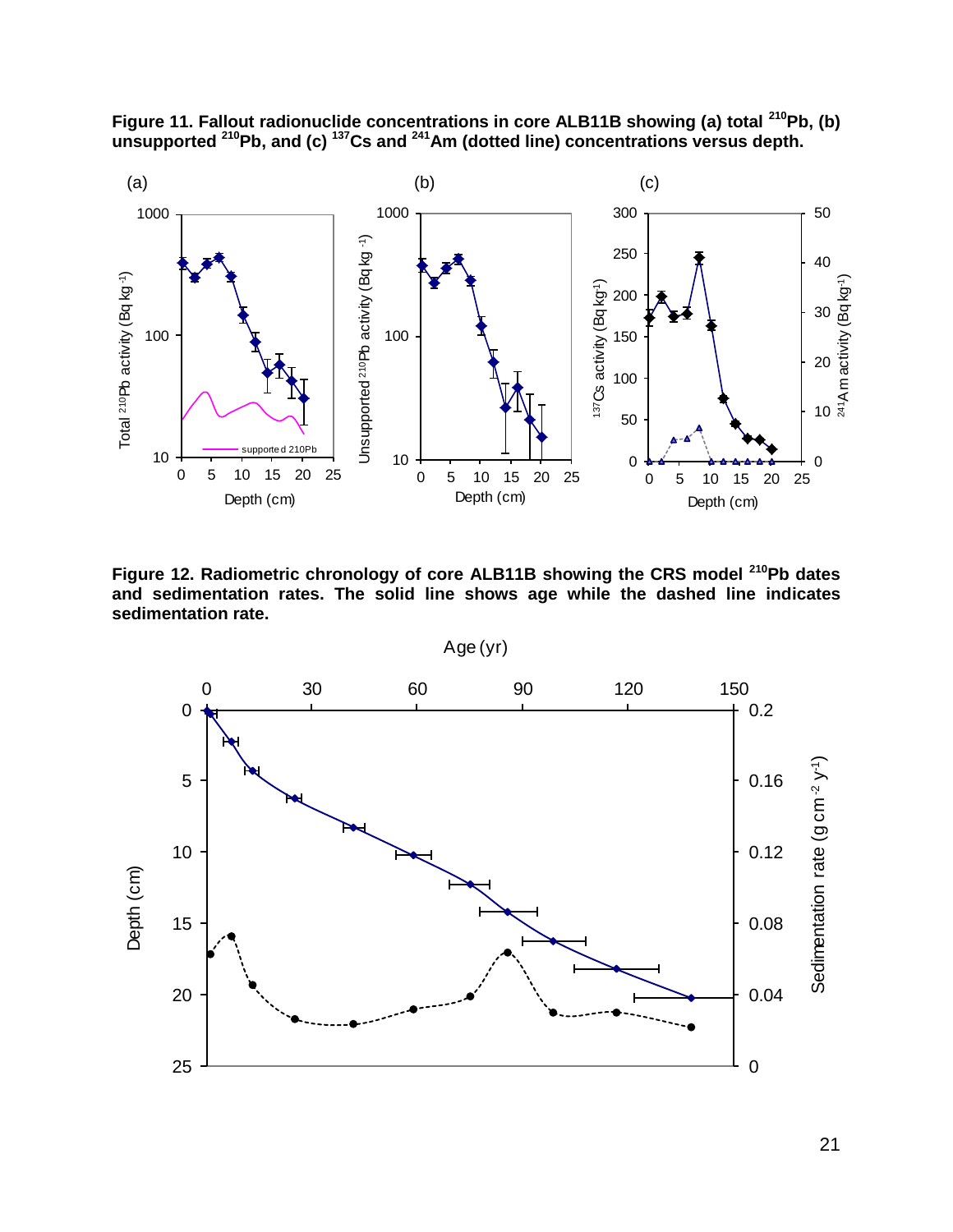#### Trace element analyses

X-ray fluorescence spectroscopy analysis has been completed on the following cores ALB03B, ALB12B and ALB21B. Data for these cores are shown in Figure 13 – 15 respectively. Once all data are collated we will calculate enrichment factors for these elements and use a combination of these data with the outputs from the lithostratigraphic and sediment chronological work to determine dates at which significant changes in inputs and enrichments occurred as well as to calculate rates of change in inputs (fluxes) on a chronological basis.









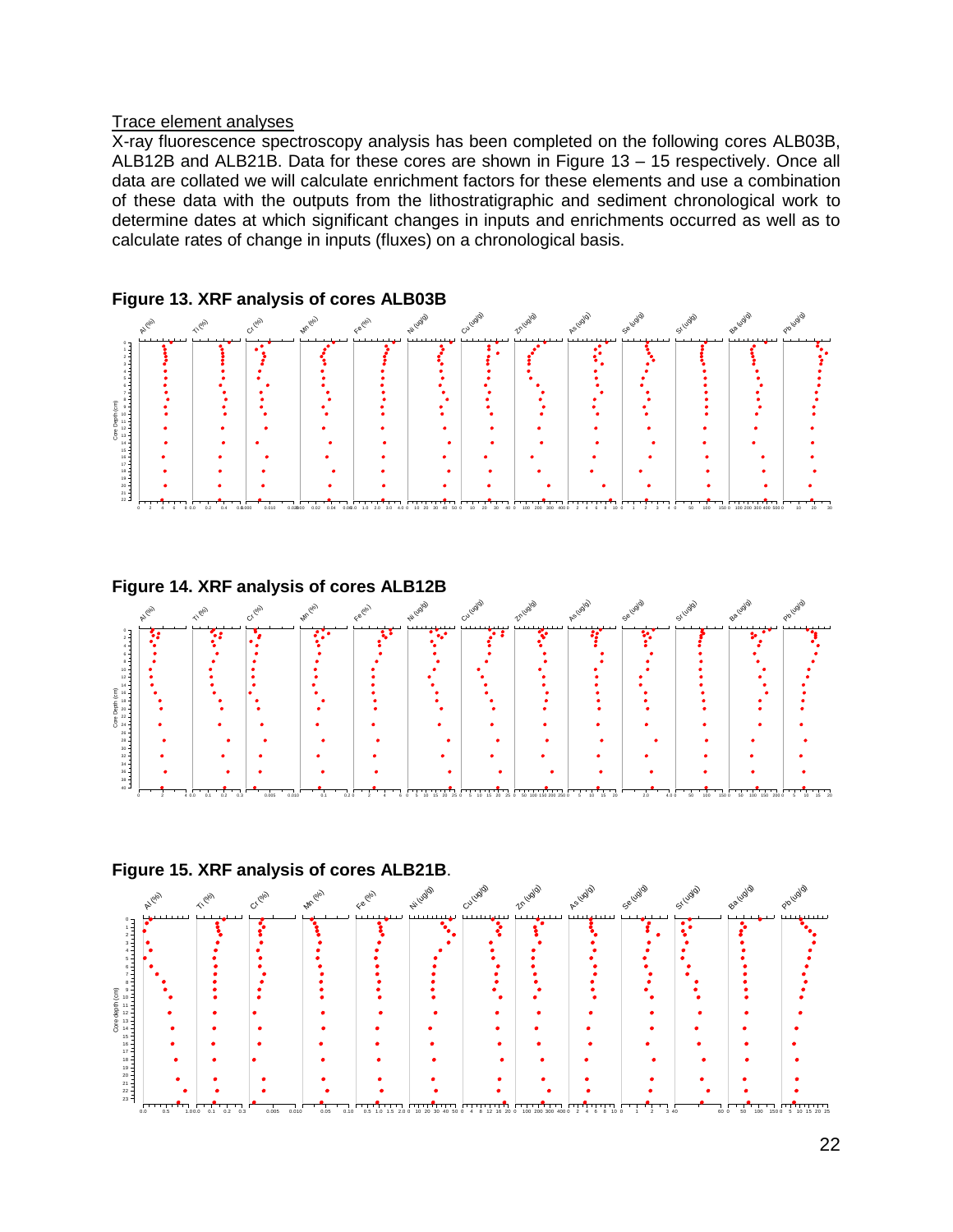#### Mercury data

Mercury analysis has been completed on ALB03B, ALB04B, ALB05B, ALB11B and ALB21B. Data for these cores are shown in Figure 16. As with the LOI data, the Hg profile and concentrations in ALB21B were consistent with the data from ALB21A analysed in the previous project and reported in Curtis et al (2010). These data are also presented in Figure 16 (red line) for comparison.

Once all data are collated we will calculate Hg enrichment factors and use a combination of these data with the outputs from the lithostratigraphic and sediment chronological work to determine dates at which significant changes in inputs and enrichments occurred as well as to calculate rates of change in inputs (fluxes) on a chronological basis.

#### **Figure 16. Mercury analysis of cores ALB03B, ALB04B, ALB05B, ALB11B and ALB21B. Profile for ALB21B also shows ALB21A from Curtis et (2010) (red line) for comparison.**